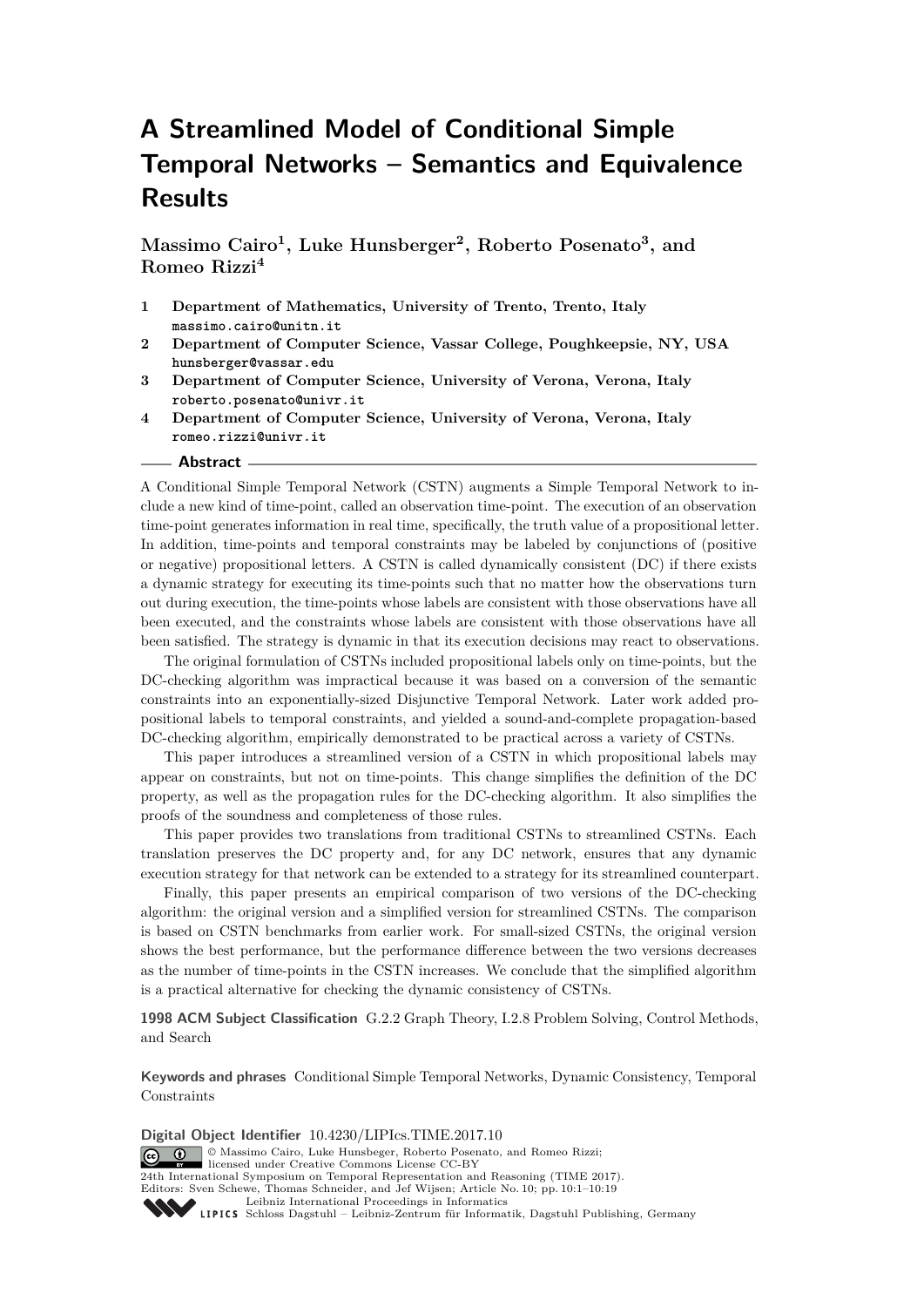## **10:2 A Streamlined Model of Conditional Simple Temporal Networks**

# **1 Introduction**

Dechter et al. [\[9\]](#page-15-0) defined a *Simple Temporal Network (STN)* as a pair  $(\mathcal{T}, \mathcal{C})$ , where  $\mathcal{T}$  is set of real-valued variables, called time-points; and  $\mathcal C$  is a set of binary difference constraints (a.k.a. temporal constraints) on those time-points. The *Simple Temporal Problem (STP)* is that of determining whether any given STN is *consistent* (i.e., whether there exists a complete assignment to the time-points in  $\mathcal T$  that satisfies all of the constraints in  $\mathcal C$ ). Typically, an STN includes a special time-point, *Z*, whose value is fixed at zero. Binary constraints involving *Z* correspond to unary constraints since  $X \leq \delta$  is equivalent to  $X - Z \leq \delta$ ; and  $X \geq \delta$  is equivalent to  $Z - X \leq -\delta$ . If an STN does not have a *Z* time-point, one can be inserted without affecting the consistency of the network [\[11\]](#page-15-1).

Tsamardinos et al. [\[18\]](#page-16-0) introduced *Conditional Simple Temporal Networks (CSTNs),* augmenting STNs to include propositional letters, observation time-points, and propositional labels on time-points. Each observation time-point *P*? has a corresponding propositional letter *p*, where the execution of *P*? non-deterministically generates a truth value for *p*. In addition, any time-point – whether observational or not – may be labeled by a conjunction of (positive or negative) propositional literals, the idea being that only the time-points whose labels are consistent with the incrementally revealed observations need to be executed; and only the constraints among *those* time-points need to be satisfied. A CSTN is called *dynamically consistent (DC)* if there exists a dynamic *strategy* for executing its time-points such that no matter how the observations turn out during execution, the time-points whose labels are consistent with those observations have all been executed, and the constraints among those time-points have all been satisfied. The strategy is dynamic in that its execution decisions may react to observations in real time. They presented an algorithm for checking the DC property – called a DC-checking algorithm – but it was not practical due to its conversion of the semantic constraints into an exponentially-sized Disjunctive Temporal Network.

Hunsberger et al. [\[15\]](#page-15-2) generalized CSTNs, allowing propositional labels on both timepoints *and constraints.* They then introduced rules for propagating labeled constraints, which they used as the basis for a sound-and-complete DC-checking algorithm that was empirically demonstrated to be practical across a variety of CSTNs. To facilitate proving that their propagation rules were sound and complete, they also defined several properties associated with propositional labels (e.g., label *honesty* and label *coherence*); and they formalized a set of *well-definedness* properties that were implicit in the original formulation of CSTNs.

The motivation for this paper began with the observation that proving the soundness and completeness properties for the propagation-based DC-checking algorithm was unnecessarily complicated by the presence of propositional labels on time-points. As this paper shows, no loss of generality results from streamlining CSTNs by allowing propositional labels on constraints, but not on time-points. The streamlined definition of a CSTN simplifies: (1) the definition of the DC property, (2) the definition of the propagation rules, and (3) the soundness and completeness proofs for those rules. The paper proves the equivalence of the streamlined CSTN and the prior formulation. It also empirically demonstrates that the performance of the correspondingly simpler DC-checking algorithm is similar to that of the original DC-checking algorithm, and that the performance difference between the two algorithms decreases as the number of time-points increases.

# **2 Background**

This section reviews the definitions needed for the more general version of CSTN and dynamic consistency presented by Hunsberger et al. [\[15\]](#page-15-2).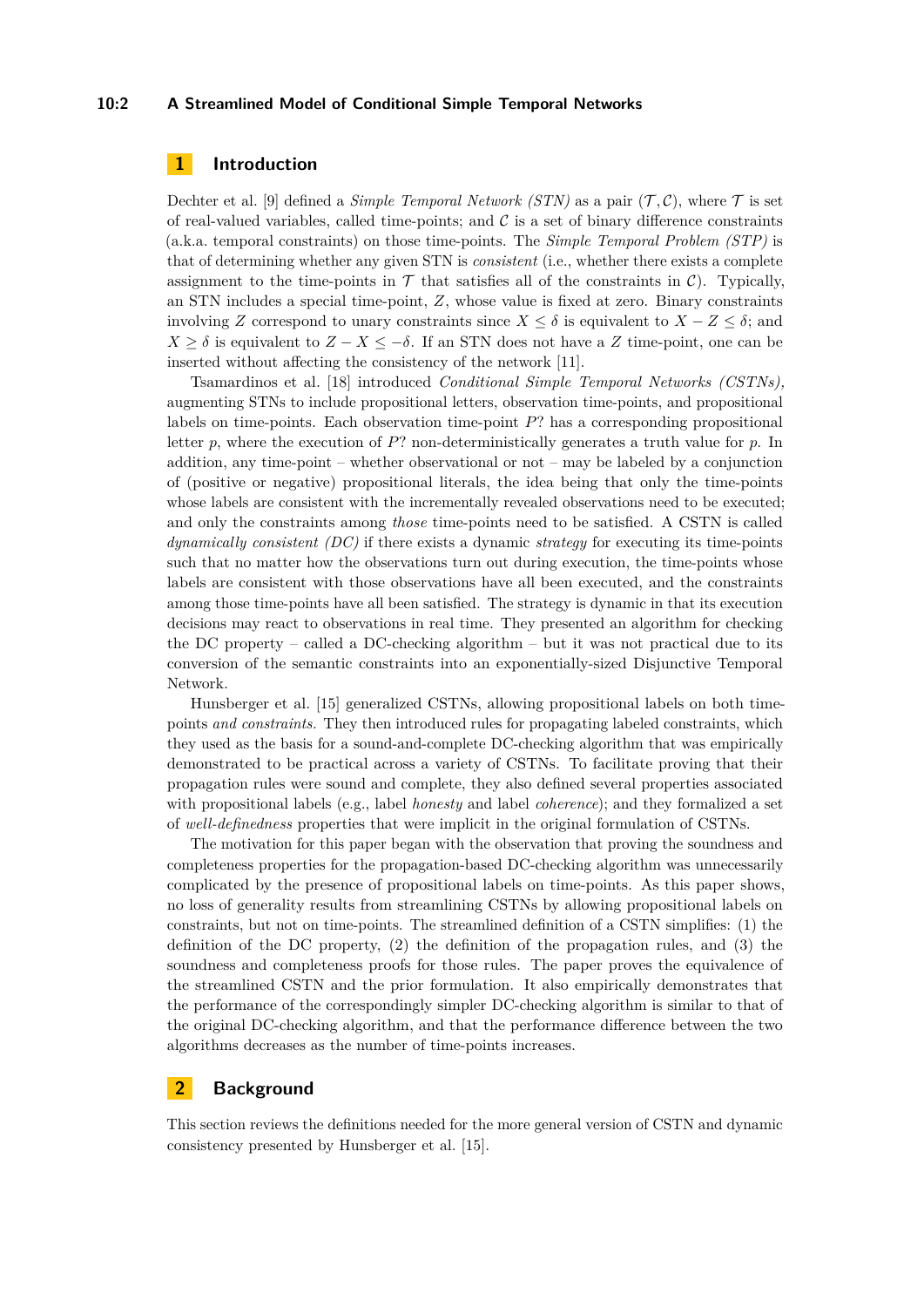<span id="page-2-0"></span>

**Figure 1** The graph of a sample CSTN, discussed in the text.

- $\triangleright$  **Definition 1** (Labels). Given a set *P* of propositional letters:
- a label is a (possibly empty) conjunction of (positive or negative) literals from *P*. The *empty label* is notated as  $\Box$ .
- for any label  $\ell$ , and any  $p \in P$ , if  $\ell \models p$  or  $\ell \models \neg p$ , then we say that *p appears* in  $\ell$ .  $\rightarrow$
- for any labels,  $\ell_1$  and  $\ell_2$ , if  $\ell_1 \models \ell_2$  (i.e., if  $\ell_1$  contains all of the literals in  $\ell_2$ ) then  $\ell_1$  is  $\overline{a}$ said to *entail*  $\ell_2$ . If  $\ell_1 \wedge \ell_2$  is satisfiable, then  $\ell_1$  and  $\ell_2$  are called *consistent*.
- the *label universe* of  $P$ , denoted by  $P^*$ , is the set of all consistent labels whose literals  $\sim$ are drawn from *P*.

▶ **Definition 2** (CSTN). A Conditional Simple Temporal Network (CSTN) is a tuple,  $\langle \mathcal{T}, \mathcal{C}, L, \mathcal{OT}, \mathcal{O}, P \rangle$ , where:

- $\blacksquare$  P is a finite set of propositional letters (or propositions);
- $\mathcal T$  is a finite set of real-valued variables, called time-points;
- C is a set of labeled constraints, each having the form,  $(Y X \le \delta, \ell)$ , where  $X, Y \in \mathcal{T}$ ,  $\delta \in \mathbb{R}$ , and  $\ell \in P^*$ ;
- $L: \mathcal{T} \to P^*$  is a function assigning labels to time-points;
- $\mathcal{OT} \subset \mathcal{T}$  is a (finite) set of observation time-points; and
- $\mathcal{O}: P \to \mathcal{O}\mathcal{T}$  is a bijection between propositional letters and observation time-points.

For convenience, the observation time-point associated with *p* may be denoted by *P*? instead of the more cumbersome  $\mathcal{O}(p)$ . In a CSTN graph, the time-points serve as the nodes, and each labeled constraint,  $(Y - X \leq \delta, \ell)$ , is represented by an arrow from X to Y annotated by the labeled value  $\langle \delta, \ell \rangle$ , as follows:  $X \xrightarrow{\langle \delta, \ell \rangle} Y$ . (If  $\ell = \square$ , then the label and angle brackets may be omitted, as follows:  $X \xrightarrow{\delta} Y$ .) For convenience, an interval constraint such as  $(Y - X \in [a, b], \ell)$  may be represented by a single edge from X to Y labeled by  $\langle [a, b], \ell \rangle$ , although it corresponds to two constraints in the CSTN definition. Finally, since any timepoints, *X* and *Y*, may participate in multiple constraints of the form,  $(Y - X \le \delta_i, \ell_i)$ , each edge in the graph may have multiple labeled values of the form,  $\langle \delta_i, \ell_i \rangle$ .

Fig. [1](#page-2-0) shows the graph of a CSTN for a simple health-care example, originally presented by Hunsberger et al. [\[15\]](#page-15-2). It will be used as a running example. The nodes, *Z* and *Y* , represent starting and ending time-points, respectively. *P*? represents the time at which a particular blood test is performed. If this test generates a positive result, represented by  $p = \top$ , then the test must be repeated at time-point *Q*?, which generates a truth value for *q*. Since *Q*? applies only in scenarios where  $p = \top$ , it is labeled by *p*. If both tests generate positive results, then an emergency treatment is applied at time-point *E*, whose label is *pq*.

The edges in this graph use the compact interval notation. For example, the edge from *P*? to *Q*? labeled by  $\langle [15, 20], p \rangle$  represents that the difference,  $Q$ ? − *P*?, must lie within [15*,* 20]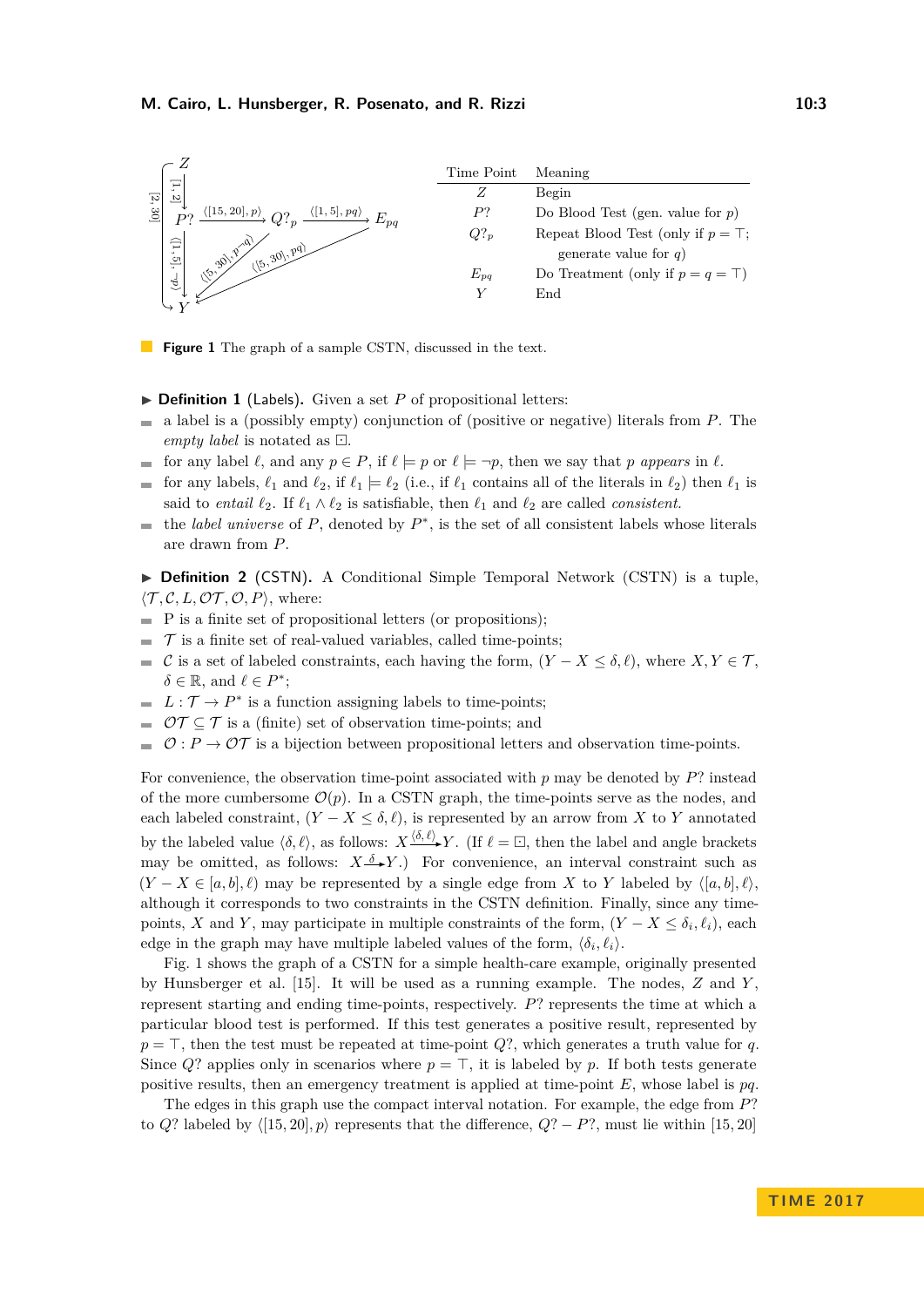## **10:4 A Streamlined Model of Conditional Simple Temporal Networks**

in scenarios where *p* is true (i.e., the repeated test must be performed between 15 and 20 minutes after the first test). Similarly, the edges from *Q*? to *E*, and from *E* to *Y* are labeled by  $pq$ , indicating that those constraints apply only in scenarios where both  $p$  and  $q$  are  $\top$ .

# **2.1 Well-definedness properties for CSTNs**

The following definitions specify properties that any *well defined* CSTN must hold. For example, without the *label coherence* property (Defn. [4\)](#page-3-0), it might happen *X* is labeled by *p*, *Y* is labeled by *q*, and *C* contains the constraint,  $(Y - X \leq -2, p)$ :  $X_p \xrightarrow{\langle -2, p \rangle} Y_q$ . Then, in the scenario  $p \neg q$ , *X* must be executed and *Y* must not be executed, but the constraint  $(Y - X \le -2, p)$  must hold, which is absurd. Similar examples can be generated for the other well-definedness properties. In short, CSTNs that are not well defined are of no use.

<span id="page-3-1"></span> $\triangleright$  **Definition 3** (Honest Label). A label  $\ell$  in a CSTN, whether on a time-point or constraint, is called *honest* if for each *q* that appears in  $\ell$ ,  $\ell \models L(Q)$ ? (i.e.,  $\ell$  contains all of the literals from the label of the observation time-point for *q*).

<span id="page-3-0"></span>▶ **Definition 4** (WD1: Label coherence). A CSTN holds property WD1 (i.e., has *coherent labels)* if for each labeled constraint,  $(Y - X \leq \delta, \ell)$ , the label  $\ell$  is satisfiable and entails  $L(X) \wedge L(Y)$  (i.e., contains all of the literals from  $L(X)$  and  $L(Y)$ ).

▶ **Definition 5** (WD2). A CSTN holds property WD2 if:

- (a) for each time-point  $T \in \mathcal{T}$ , its label  $L(T)$  is honest, and
- **(b)** for each  $p \in P$  that appears in  $L(T)$ , C contains a constraint,  $(P^2 T \leq -\epsilon, L(T))$ , for some  $\epsilon > 0$  (i.e., *T* is constrained to occur after *P*?).

<span id="page-3-2"></span>▶ **Definition 6** (WD3: Constraint Label Honesty). A CSTN holds property WD3 if the label on each of its constraints is honest.

▶ **Definition 7** (Well defined CSTN). A CSTN is called *well defined* if it holds properties WD1, WD2 and WD3.

# **2.2 Dynamic Consistency for CSTNs**

whose labels are entailed by *s*).

<span id="page-3-3"></span>▶ **Definition 8** (Scenario). A *scenario* over a set P of propositional letters is a function,  $s: P \to {\{\top, \bot\}}$ , that assigns a truth value to each letter in *P*. Any such function also provides the truth value for any label  $\ell \in P^*$ , which is denoted by  $s(\ell)$ . The set of all scenarios over  $P$  is denoted by  $\mathcal{I}$ .

<span id="page-3-4"></span>**Definition 9** (Schedule). A *schedule* for a set of time-points T is a mapping,  $\psi : \mathcal{T} \to \mathbb{R}$ , that assigns a real number to each time-point in  $\mathcal T$ . The set of all schedules for any subset of  $\mathcal T$  is denoted by  $\Psi$ .

<span id="page-3-5"></span>**Definition 10** (Projection). Let  $S = \langle T, C, L, \mathcal{OT}, \mathcal{O}, P \rangle$  be any CSTN, and *s* any scenario over *P*. The *projection* of *S* onto *s* – notated  $Prj(S, s)$  – is the STN,  $(\mathcal{T}_{s}^{+}, C_{s}^{+})$ , where:  $\mathcal{T}_{s}^{+} = \{T \in \mathcal{T} \mid s \models L(T)\};$  and

 $C_s^+ = \{(Y - X \le \delta) \mid \text{for some } \ell, (Y - X \le \delta, \ell) \in C \text{ and } s \models \ell\}.$ For convenience, we also define  $\mathcal{OT}_s^+ = \mathcal{OT} \cap \mathcal{T}_s^+$  (i.e., the set of observation time-points

<span id="page-3-6"></span> $\triangleright$  **Definition 11** (Execution Strategy). Let  $S = \langle T, C, L, \mathcal{OT}, \mathcal{O}, P \rangle$  be any CSTN. An *execution strategy* for S is a mapping,  $\sigma : \mathcal{I} \to \Psi$ , such that for each scenario  $s \in \mathcal{I}$ , the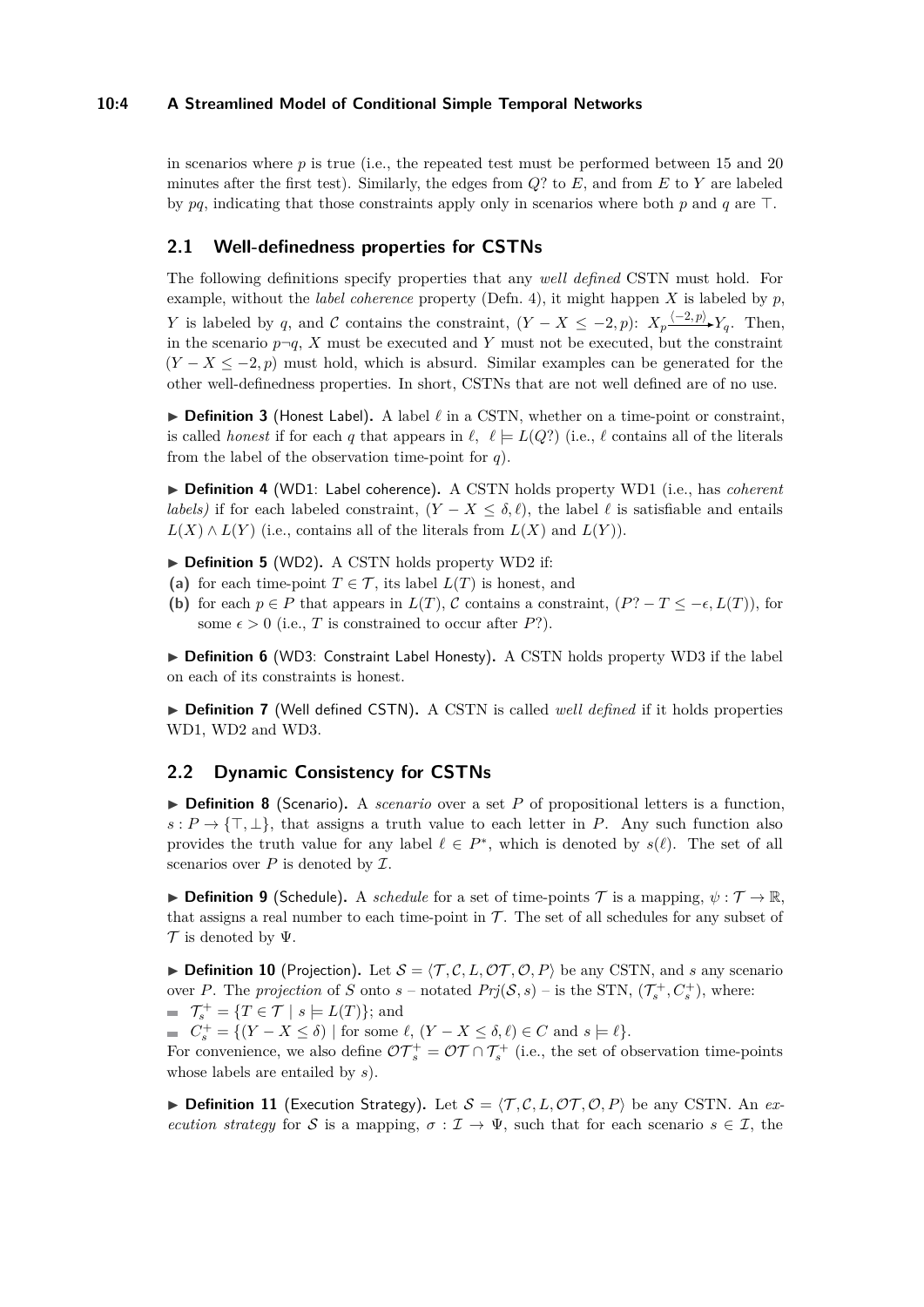## **M. Cairo, L. Hunsberger, R. Posenato, and R. Rizzi 10:5** 10:5

domain of the schedule  $\sigma(s)$  is  $\mathcal{T}_{s}^{+}$ . If, in addition, for each scenario *s*, the schedule  $\sigma(s)$  is a solution to the projection  $Pr(\mathcal{S}, s)$ , then  $\sigma$  is called *viable*. In any case, the execution time for the time-point *X* in the schedule  $\sigma(s)$  is denoted by  $[\sigma(s)]_X$ . In addition,  $|\sigma|$  denotes the maximum value assigned by  $\sigma$  to any time-point in  $\mathcal T$  in any scenario  $s \in \mathcal I$ .

<span id="page-4-1"></span>**Definition 12** (History). Let  $S = \langle \mathcal{T}, \mathcal{C}, L, \mathcal{OT}, \mathcal{O}, P \rangle$  be any CSTN, *s* any scenario,  $\sigma$  any execution strategy for S, and *t* any real number. The *history* of *t* in the scenario *s*, for the strategy  $\sigma$  – notated  $Hist(t, s, \sigma)$  – is the set of observations made before time *t* according to the schedule  $\sigma(s)$ :  $Hist(t, s, \sigma) = \{(p, s(p)) \mid P$ ?  $\in \mathcal{OT}_s^+$  and  $[\sigma(s)]_{P}$ ?  $\lt t\}$ .

<span id="page-4-0"></span>**Definition 13** (Dynamic Execution Strategy). An execution strategy  $\sigma$  for a CSTN is called *dynamic* if for any scenarios  $s_1$  and  $s_2$ , and any time-point  $X \in \mathcal{T}_{s_1}^+$ : If  $Hist(t, s_1, \sigma) = Hist(t, s_2, \sigma)$ , where  $t = [\sigma(s_1)]_X$ , then  $X \in \mathcal{T}_{s_2}^+$  and  $[\sigma(s_2)]_X = t$ .

▶ Definition 14 (Dynamic Consistency). A CSTN is *dynamically consistent* (DC) if there exists an execution strategy for it that is both dynamic and viable.

## **2.3 Motivations for a new definition**

The prior definitions of CSTN are convenient for the designer working in some domain. The designer typically knows the scenarios in which each time-point must be executed and can directly represent that information in the time-point labels. Furthermore, if the designer constructs a CSTN that is not well defined, it can be easily remedied by augmenting the labels on time-points and constraints to make them honest and coherent, and by inserting any missing constraints needed for property WD2.b. However, the presence of labels on time-points needlessly complicates the constraint-propagation rules needed for practical DC checking. For example, Hunsberger et al. [\[15\]](#page-15-2) introduced a *child-of* relation among propositional letters that derives from cases where observation time-points have non-empty labels. The applicability conditions of their propagation rules are littered with special cases to handle the children of propositional letters. As a consequence, proving that the propagation rules are sound requires dealing with these special cases. However, if a CSTN has no labels on its time-points, then these complexities disappear. Indeed, it is trivial to check that all of the well-definedness properties become vacuous if there are no labels on any time-points.

These considerations motivated the search for an equivalent formulation of CSTNs that does not include labels on time-points. This paper presents such a formulation, called *streamlined CSTN,* and proves that it is equivalent to the ordinary CSTN presented above. The paper presents two alternative translations from ordinary to streamlined CSTNs, each of which preserves the most important properties of a CSTN, including dynamic consistency.

A designer working in some domain may continue to reap the benefits of working with CSTNs having labels on time-points, leaving it to the DC-checking algorithm to convert the CSTN into a streamlined version before carrying out any constraint propagation. Thus, the streamlined CSTN simplifies the theoretical foundations of CSTNs while still allowing users to work with the earlier version should they find it useful to do so.

# **3 Streamlined Model of CSTNs**

This section presents the definition for a streamlined CSTN, which simply removes the assignment of labels to time-points. It also specifies the slight modifications to the sequence of definitions needed for defining the dynamic consistency of CSTNs – namely, that for any scenario *s*,  $\mathcal{T}_{s}^{+} = \mathcal{T}$  and  $\mathcal{OT}_{s}^{+} = \mathcal{OT}$ , since there are no labels on any time-points.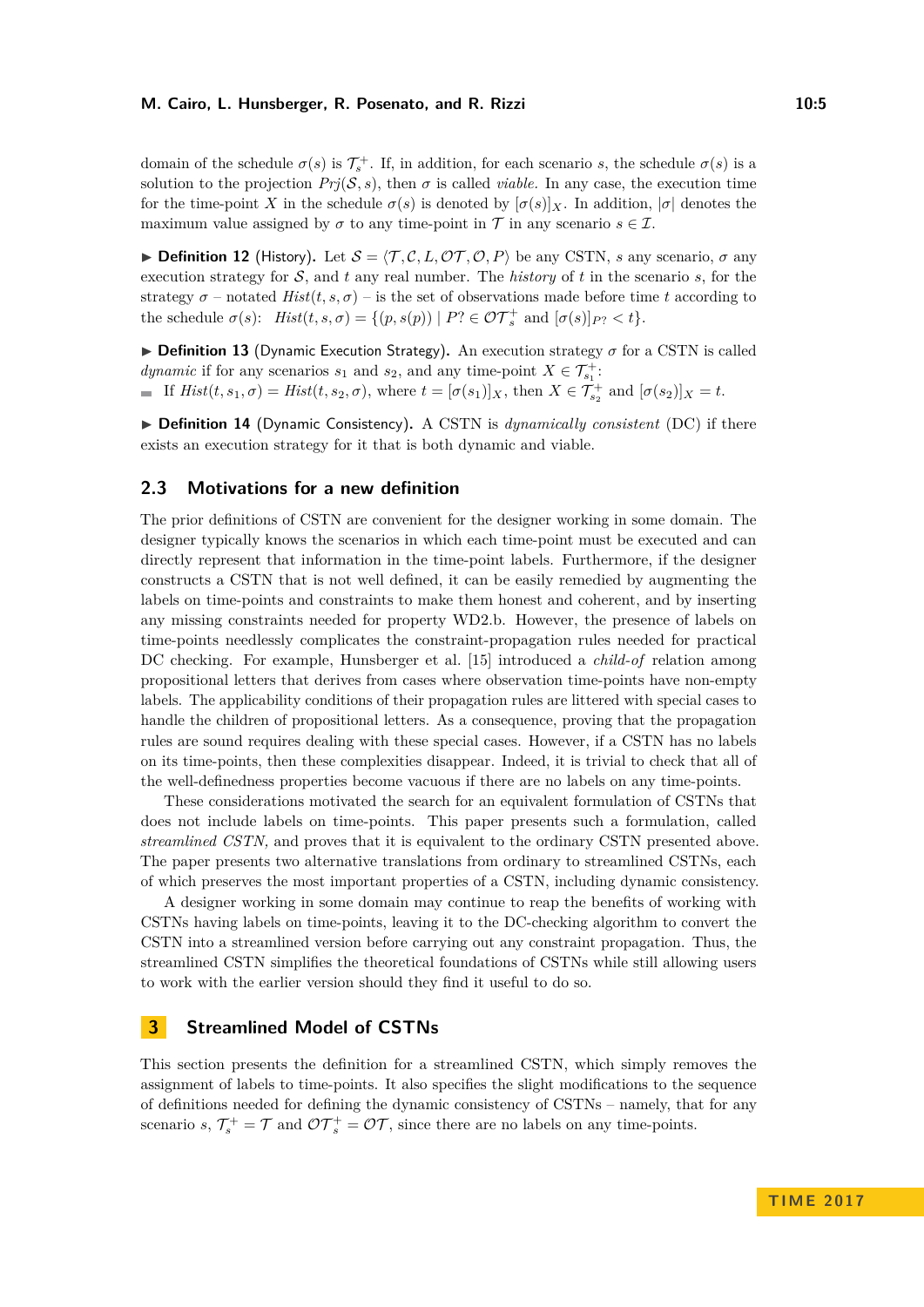## **10:6 A Streamlined Model of Conditional Simple Temporal Networks**

 $\triangleright$  **Definition 15** (CSTN<sub> $\sqcap$ </sub>). A *Streamlined Conditional Simple Temporal Network* (CSTN $\sqcap$ ) is a tuple,  $\langle \mathcal{T}, \mathcal{C}, \mathcal{OT}, \mathcal{O}, P \rangle$ , where:

- $\blacksquare$  *P* is a finite set of propositional letters (or propositions);
- $\mathcal T$  is a finite set of real-valued variables, called time-points;  $\equiv$
- C is a set of labeled constraints of the form,  $(Y X \le \delta, \ell)$ , where  $X, Y \in \mathcal{T}, \delta \in \mathbb{R}, \ell \in P^*$ ;
- $\mathcal{OT} \subset \mathcal{T}$  is a (finite) set of observation time-points; and
- $\mathcal{O}: P \to \mathcal{O} \mathcal{T}$  is a bijection between propositional letters and observation time-points.

As previously noted, there is no need for any of the well-definedness properties (Defns. [3-](#page-3-1)[6\)](#page-3-2) for streamlined CSTNs since they become vacuous if there are no labels on time-points. The existing definitions of *scenarios* and *schedules* (Defns. [8](#page-3-3) and [9\)](#page-3-4) apply to CSTN $\Box$  without any changes, but Defns. [10-](#page-3-5)[13](#page-4-0) must be slightly modified for  $\text{CSTN}_{\Box}$ , as follows.

- **Projection (Defn. [10\)](#page-3-5).** The same, except that for each scenario  $s, \mathcal{T}_{s}^{+} = \mathcal{T}$ , since there are no labels on any time-points (equivalently, since  $s \models \Box$ ). Similarly,  $\mathcal{OT}^+ = \mathcal{OT}$ .
- **Execution Strategy (Defn. [11\)](#page-3-6).** The same, except that for each scenario *s*, the domain m. of  $\sigma(s)$  is  $\mathcal{T}_s^+ = \mathcal{T}$ .
- **History (Defn. [12\)](#page-4-1).** The same, but replace  $P? \in \mathcal{OT}_s^+$  by  $P? \in \mathcal{OT}$ , since  $\mathcal{OT}_s^+ = \mathcal{OT}$ .  $\blacksquare$
- **Dynamic Execution Strategy (Defn. [13\)](#page-4-0).** The same, but replace  $X \in \mathcal{T}_{s_1}^+$  by  $X \in \mathcal{T}$ ,  $\blacksquare$ since  $\mathcal{T}_{s_1}^+ = \mathcal{T}$ , and delete the (now redundant) requirement that  $X \in \mathcal{T}_{s_2}^+$ .

# <span id="page-5-1"></span>**4 Equivalence of the CSTN and CSTN**<sub>n</sub> Models

This section presents two translations from CSTNs to streamlined CSTNs and proves that each translation preserves the property of dynamic consistency. Furthermore, using either translation, any dynamic execution strategy for a DC CSTN can be extended to a dynamic execution strategy for its streamlined counterpart such that for any scenario, the time-points executed by the strategy for the CSTN are executed at the same times by the corresponding strategy for the streamlined CSTN. The first translation inserts constraints that, for each scenario *s*, require all time-points whose labels are entailed by *s* to be executed *at or before* a fixed horizon *h*, while all time-points whose labels are inconsistent with *s* are constrained to occur *after h*. The second translation does not add any such constraints and, thus, is much simpler; however, it is less explicit about the time-points that are executed in the original CSTN in any given scenario. Both translations are presented here since they illuminate different aspects of the relationships between the CSTN and  $\text{CSTN}_{\Box}$  models.

# **4.1 The First Translation from CSTN to CSTN**

We begin with some preliminary results.

- <span id="page-5-0"></span>**Example 16** (Upper bound for DC CSTNs). Let  $S = \langle T, C, L, \mathcal{OT}, \mathcal{O}, P \rangle$  be any CSTN.
- $\blacktriangleright$  *Let*  $k = |OT|$  *be the number of observation time-points in* S;
- $\blacksquare$  *let*  $n = |\mathcal{T}|$  *the number of time-points;*
- $\overline{a}$ *let*  $M = \max\{|\delta| \text{ such that some } (Y - X \leq \delta, \ell) \in C\}$  *be the maximum absolute value of any bound on any constraint in* C*; and*
- *let*  $h = Mn(2^k)$  *be the* horizon.

*If* S *is DC, then there exists a viable and dynamic execution strategy σ for* S *such that for every scenario s, and every time-point*  $X$ *,*  $[\sigma(s)]_X \leq h$  (*i.e.,*  $|\sigma| \leq h$ *).*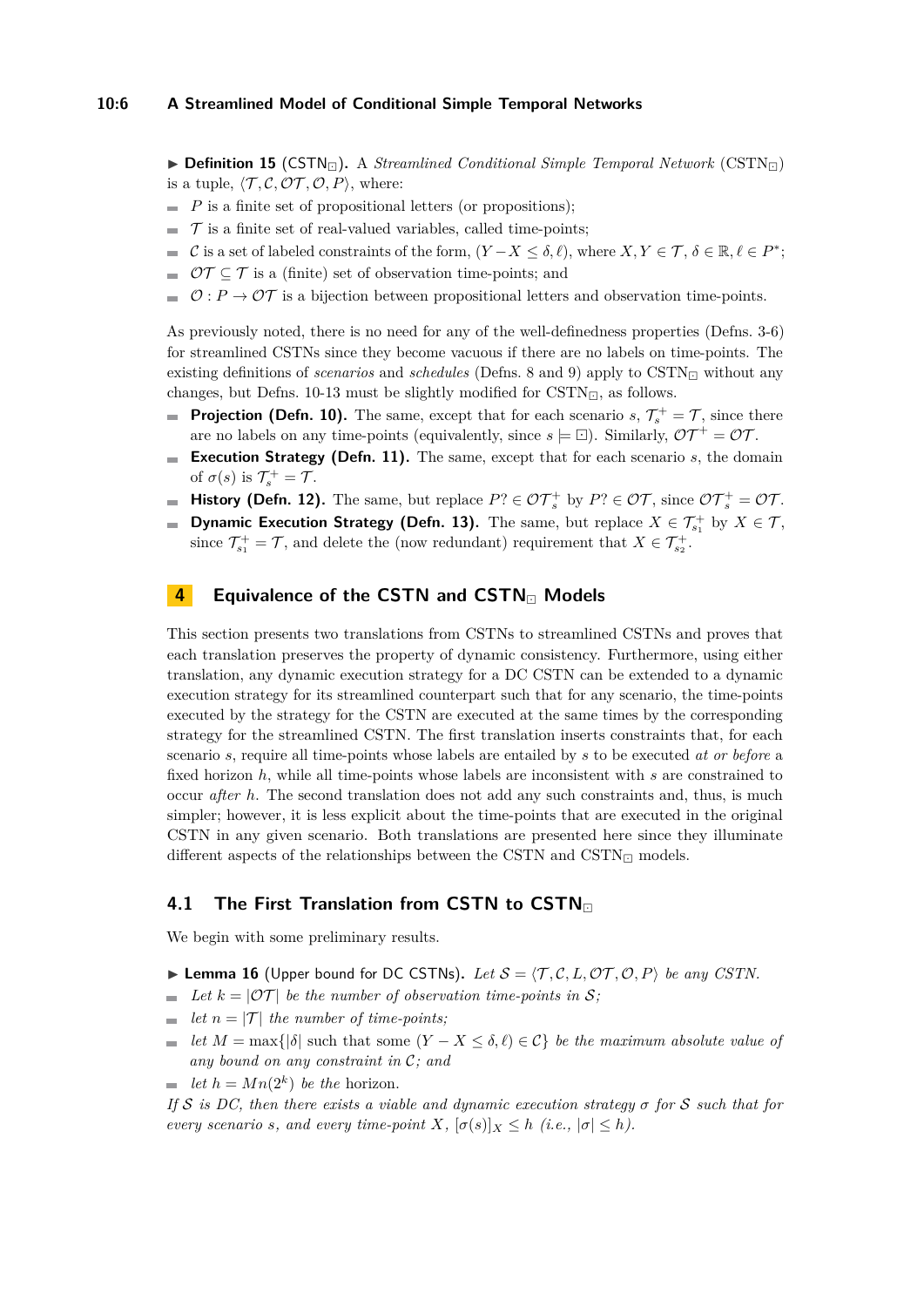<span id="page-6-3"></span>

**Figure 2** The CSTN<sub> $\Box$ </sub> derived from the sample CSTN using the first method of translation.

**Proof.** Comin and Rizzi [\[7\]](#page-15-3) (their Theorem 6) proved a correspondence between CSTNs and Hyper Temporal Networks (HyTNs) such that: (1) the corresponding HyTN has at most  $(2<sup>k</sup>)n$  time-points; and (2) the CSTN is DC if and only if the corresponding HyTN is consistent. Furthermore, Comin [\[6\]](#page-15-4) (his Theorem 2.3) showed that an HyTN is consistent if and only if it has no negative cycles (his Defn. 2.5). Now, a negative cycle in an HyTN consists of hyperarcs. A finite cyclic path is obtained from a negative cycle by selecting at most one ordinary arc from each hyperarc such that the selected arcs form a cycle in which each node appears at most once. A negative cycle in an HyTN is characterized by each finite cyclic path having negative length. Therefore, if  $S$  is a DC CSTN, there can be no negative cycle in its corresponding HyTN. Furthermore, inserting constraints of the form  $X \leq h$  into the CSTN for each *X* could not introduce a negative cycle into the HyTN because: (i) all such edges emanate from  $Z$ , thus only one can appear in any finite cyclic path; (ii) there can be no more than  $(2^k)n$  pre-existing edges in each finite cyclic path; and (iii) the absolute value of each weight on the pre-existing edges can be no more than *M*. As a result, each finite cyclic path that includes an edge of length  $h = Mn(2^k)$  cannot have negative length.

<span id="page-6-0"></span>▶ Lemma 17 (Tighter upper bound; rational weights). Let S be a DC CSTN with *n* time-points *and* rational *weights. If M is the maximum absolute value of any* negative *edge in* S*, then the network obtained by constraining every time-point in* S *to occur before time Mn is DC.*

The proof of Lemma [17](#page-6-0) is in the Appendix.

**Definition 18** (Reducing a CSTN to a CSTN<sub>E</sub>). Let  $S = \langle T, C, L, \mathcal{OT}, \mathcal{O}, P \rangle$  be a well defined CSTN. The reduction of S is the CSTN<sub> $\Box$ </sub>,  $S_{\Box} = \langle T, C \cup C_1' \cup C_2', \mathcal{OT}, \mathcal{O}, P \rangle$ , where: some  $h \geq Mn(2^k)$  serves as the *horizon* (cf. Lemma [16\)](#page-5-0);<sup>\*</sup>

 $C'_1 = \bigcup_{X \in \mathcal{T}} \{ (X - Z \le h, L(X)) \} = \bigcup_{X \in \mathcal{T}} \{ (X \le h, L(X)) \};^{\dagger}$  and

 $\mathcal{C}'_2 = \bigcup_{X \in \mathcal{T}, \rho \in L(X)} \{ (Z - X \leq -h - 1, \neg \rho) \} = \bigcup_{X \in \mathcal{T}, \rho \in L(X)} \{ (X \geq h + 1 > h, \neg \rho) \}.$ 

The constraints in  $\mathcal{C}'_1$  force each *X* to be executed at or before *h* in scenarios that entail *X*'s label. And the constraints in  $\mathcal{C}'_2$  force each X to be executed after h in scenarios that do not entail *X*'s label.

Fig. [2](#page-6-3) shows the streamlined version of the running example from Fig. [1.](#page-2-0)

The first method of translation generates an equivalent streamlined CSTN, as follows.

<span id="page-6-1"></span><sup>∗</sup> If the weights in S are rational, then any  $h \geq Mn$  can serve as the horizon.

<span id="page-6-2"></span><sup>&</sup>lt;sup>†</sup> In  $\mathcal{C}'_2$ ,  $\rho$  represents a positive or negative literal, and  $\neg \rho$  the literal with the opposite polarity of  $\rho$ .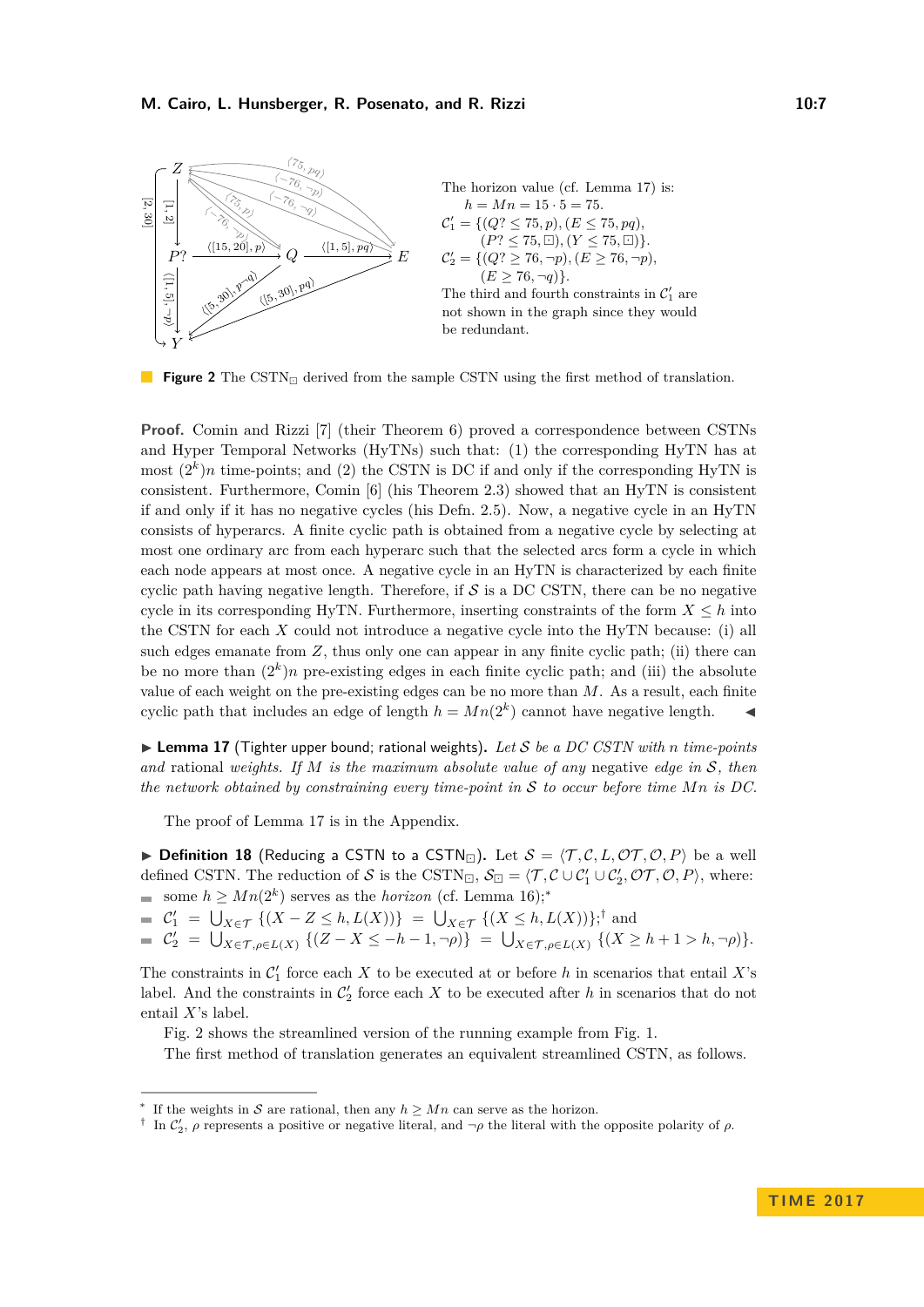## **10:8 A Streamlined Model of Conditional Simple Temporal Networks**

<span id="page-7-0"></span> $\triangleright$  **Theorem 19** (Equivalence of CSTN and CSTN<sub>m</sub> Models). Let S be any well defined CSTN. *Then*  $S_{\Box}$  (*i.e., the reduction of* S *to a CSTN* $_{\Box}$ ) *is equivalent to* S *in the sense that* S *is* DC *if and only if*  $S_{\Box}$  *is DC. Furthermore, in the case where* S and  $S_{\Box}$  are both DC, if  $\sigma$  *is any viable and dynamic (V*  $\&$  *D) strategy for* S *for which*  $|\sigma| \leq h$ *, then there is an equivalent V*  $\&$  *D* strategy  $\sigma_{\Box}$  for  $S_{\Box}$  in the sense that for each scenario *s* and any  $X \in \mathcal{T}$ :  $If X \in \mathcal{T}_{s}^{+}, then$   $[\sigma_{\Box}(s)]_{X} = [\sigma(s)]_{X} \leq h$ ; otherwise,  $[\sigma_{\Box}(s)]_{X} \geq h + 1 > h$ .

**Proof.** Let S be any well defined CSTN; and let  $S_{\Box}$  be the corresponding CSTN<sub> $\Box$ </sub>.

## **Part 1:**  $S$  is DC  $\Rightarrow$   $S_{\Box}$  is DC

By Lemma [16](#page-5-0) there exists a V & D execution strategy  $\sigma$  for S such that  $|\sigma| \leq h$ . For any such  $\sigma$ , define  $\sigma_{\Box} : \mathcal{I} \to \Psi$  as follows. For any scenario  $s \in \mathcal{I}$ , let  $\sigma(s) : \mathcal{T} \to \mathbb{R}$  be the schedule that is the same as  $\sigma(s)$  on time-points in  $\mathcal{T}_{s}^{+}$ , but that maps time-points not in  $\mathcal{T}_{s}^{+}$  to  $h+1$  (i.e., just over the horizon). In other words:

• For each 
$$
X \in \mathcal{T}_s^+
$$
, let  $[\sigma_{\Box}(s)]_X = [\sigma(s)]_X \leq h$ .  
\n• For each  $X \in \mathcal{T} \setminus \mathcal{T}_s^+$ , let  $[\sigma_{\Box}(s)]_X = h + 1$ .  
\n(2)

For each 
$$
X \in \mathcal{T} \backslash \mathcal{T}_{s}^{+}
$$
, let  $[\sigma_{\Box}(s)]_{X} = h + 1$ . (2)

Note that  $|\sigma_{\Box}| \leq h + 1$ . Next, we show that:

$$
\text{for any } t \le h+1 \text{, and any scenario } s, \text{ } \text{Hist}(t, s, \sigma) = \text{Hist}_{\square}(t, s, \sigma_{\square}). \tag{*}
$$

To see this, let *p* be any propositional letter. If  $(p, s(p))$  is in  $Hist_{\Box}(t, s, \sigma_{\Box})$ , it follows that  $[\sigma_{\Box}(s)]_{P}$  ?  $\lt t \leq h+1$  and, hence, by (1) and (2), that  $[\sigma_{\Box}(s)]_{P}$  ?  $\leq h$ , in which case,  $P$ ?  $\in \mathcal{T}_{s}^{+}$ and  $[\sigma(s)]_{P}$  ? =  $[\sigma_{\Box}(s)]_{P}$  ? *< t*. Therefore,  $(p, s(p))$  is also in  $Hist(t, s, \sigma)$ . On the other hand, if  $(p, s(p))$  is in  $Hist(t, s, \sigma)$ , it follows that  $P$ ?  $\in \mathcal{T}_{s}^{+}$  and thus  $[\sigma_{\Box}(s)]_{P}$ ?  $=[\sigma(s)]_{P}$ ?  $\lt t$ , in which case  $(p, s(p))$  also appears in  $Hist_{\Box}(t, s, \sigma_{\Box}).$ 

Next we aim to show that  $\sigma_{\Box}$  is a *dynamic* strategy. Toward that end, let  $s_1$  and *s*<sub>2</sub> be any scenarios, let *X* be any time-point in *T*, let  $t = [\sigma_{\Box}(s_1)]_X$ , and suppose that  $Hist_{\Box}(t, s_1, \sigma_{\Box}) = Hist_{\Box}(t, s_2, \sigma_{\Box})$ . We must show that  $[\sigma_{\Box}(s_2)]_X = t$ . First, note that since  $t \leq h+1$  and  $Hist_{\Box}(t, s_1, \sigma_{\Box}) = Hist_{\Box}(t, s_2, \sigma_{\Box})$ , it follows from  $(\star)$  that:

$$
= Hist(t, s_1, \sigma) = Hist_{\Box}(t, s_1, \sigma_{\Box}) = Hist_{\Box}(t, s_2, \sigma_{\Box}) = Hist(t, s_2, \sigma). \tag{†}
$$

There are two cases to consider.

**1.**  $X \in \mathcal{T}_{s_1}^+$ .

By (1),  $t = [\sigma_{\Box}(s_1)]_X = [\sigma(s_1)]_X \leq h$ . Therefore, (†) together with the dynamicity of  $\sigma$ implies that  $X \in \mathcal{T}_{s_2}^+$  and  $[\sigma(s_2)]_X = t \leq h$ , whence  $[\sigma_{\Box}(s_2)]_X = [\sigma(s_2)]_X = t$ .

**2.**  $X \notin \mathcal{T}_{s_1}^+$ .

In this case, it follows from (2) that  $t = [\sigma_{\Box}(s_1)]_X = h+1$ . Next, let *p* be any propositional letter for which  $(p, s(p))$  is in the histories,  $Hist_{\Box}(t, s_1, \sigma_{\Box}) = Hist_{\Box}(t, s_2, \sigma_{\Box})$ . Then  $[\sigma_{\Box}(s_1)]_{P}$  <  $t = h + 1$  which, by (1) and (2) above, implies that  $[\sigma_{\Box}(s_1)]_{P} \leq h$ and  $P? \in \mathcal{T}_{s_1}^+$ . Similarly,  $[\sigma_{\Box}(s_2)]_{P?} \leq h$  and  $P? \in \mathcal{T}_{s_2}$ . Furthermore, by (2), any observation time-point *Q*? that does not appear in those histories must be executed at time  $h + 1$ , which implies that  $Q$ ?  $\notin \mathcal{T}_{s_1}^+$  and  $Q$ ?  $\notin \mathcal{T}_{s_2}^+$ . Thus, those histories contain *exactly* the observation time-points in  $\mathcal{T}_{s_1}^+ \cap \mathcal{T}_{s_2}^+$ . Since *X* is not in  $\mathcal{T}_{s_1}^+$ , it follows that  $s_1 \not\models L(X)$ . Now, if  $X \in \mathcal{T}_{s_2}^+$  (i.e.,  $s_2 \models L(X)$ ), then (without loss of generality) there must be some  $p \in L(X)$  such that  $s_1 \not\models p$ , but  $s_2 \models p$ . Since  $L(X)$  is honest (by WD2),  $L(X) \models L(P?)$ . Therefore,  $s_2 \models L(X) \models L(P?)$  and, hence,  $P? \in \mathcal{T}^+_{s_2}$ , which implies that  $[\sigma_{\Box}(s_2)]_{P} = [\sigma(s_2)]_{P} \leq h$ . But then *p* must appear in  $Hist_{\Box}(h+1, s_2, \sigma_{\Box})$ . However, since *p* yields different outcomes in *s*<sup>1</sup> and *s*2, that contradicts that the histories for *s*<sup>1</sup> and  $s_2$  are the same. Therefore, it must be that  $X \notin \mathcal{T}_{s_2}^+$ , in which case,  $[\sigma_{\Box}(s_2)] = h + 1 = t$ .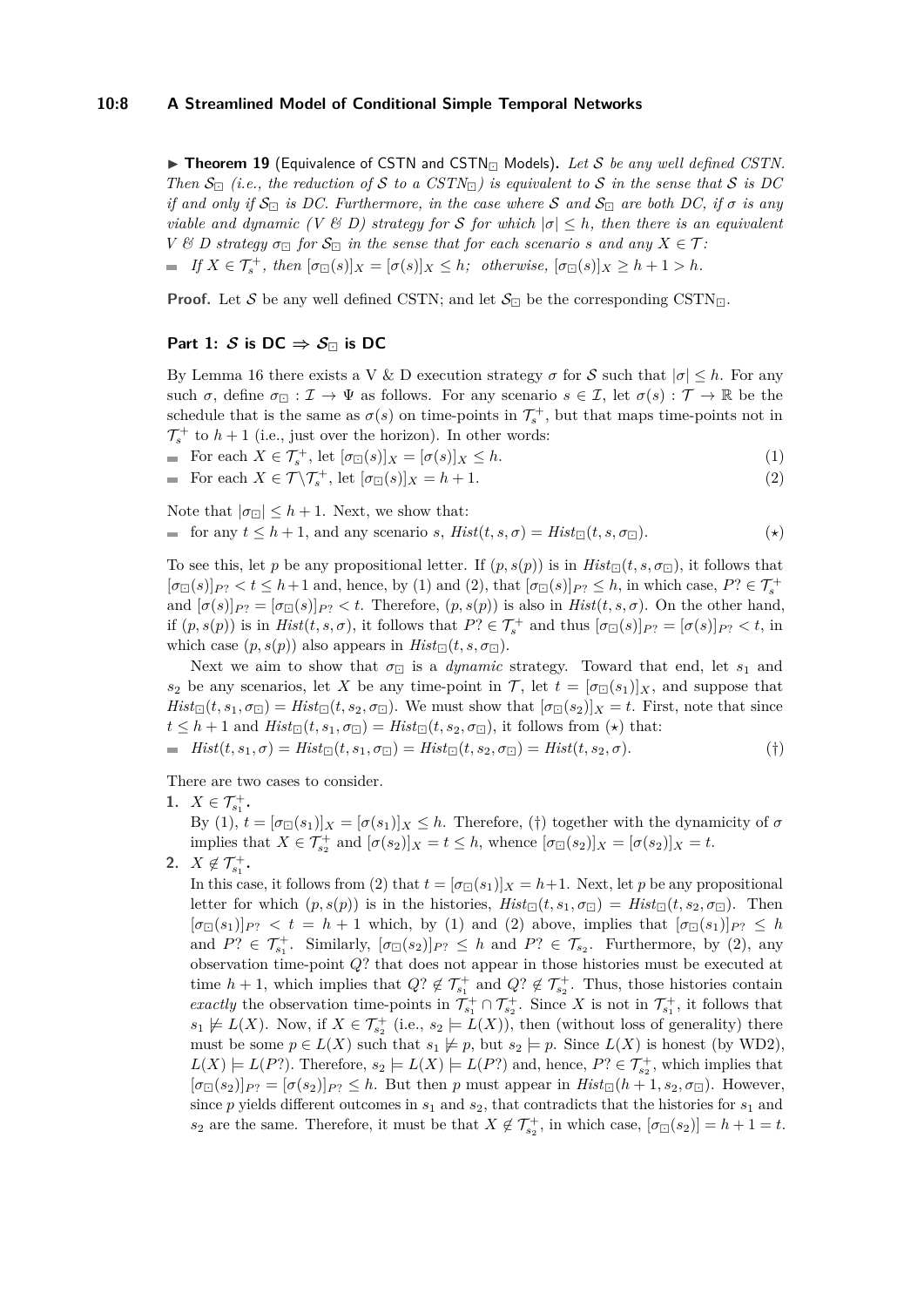### **M. Cairo, L. Hunsberger, R. Posenato, and R. Rizzi 10:9** 10:9

By cases 1 and 2, it follows that  $\sigma_{\Box}$  is dynamic. It remains to show that  $\sigma_{\Box}$  is viable. Toward that end, let *s* be any scenario, and let  $(Y - X \le \delta, \ell)$  be any constraint in  $\mathcal{S}_{\Box}$  whose label *ℓ* is entailed by *s*. Now, if this constraint is in S, then by WD1,  $ℓ$   $\models$   $L(X) \wedge L(Y)$ . Hence,  $s \models \ell \models L(X) \land L(Y)$ , which implies that  $X, Y \in \mathcal{T}_{s}^{+}$ . Thus,  $\sigma$  and  $\sigma_{\Box}$  execute *X* and *Y* at the same times in *s*. And, since  $s \models \ell$ , this constraint is in  $\mathcal{C}_s^+$ ; thus, the viability of  $\sigma$ ensures that it is satisfied by  $\sigma_{\Box}(s)$ . On the other hand, if this constraint is not in S, then it must be one of the constraints,  $(X - Z \leq h, L(X))$  from  $\mathcal{C}'_1$ , or  $(Z - X \leq -h-1, \neg \rho)$ from  $\mathcal{C}'_2$ , for some  $\rho \in L(X)$ . Now if  $s \models L(X)$ , then (1) requires that  $[\sigma_{\Box}(s)]_X \leq h$ , which implies that the first constraint is satisfied, and  $s = L(X) = \rho$  implies that the second constraint is trivially satisfied. On the other hand, if  $s \neq L(X)$ , then the first constraint is trivially satisfied and, by (2),  $[\sigma_{\Pi}(s)]_X = h + 1$ , which implies that the second constraint is satisfied. Therefore, since the choice of constraint was arbitrary, it follows that  $\sigma_{\Box}(s)$  must be a solution to the projection  $Prj_{\Box}(\mathcal{S}_{\Box}, s)$ . And since *s* was arbitrary,  $\sigma_{\Box}$  must be viable.

## **Part 2:**  $S_{\square}$  is DC  $\Rightarrow$  S is DC

Let  $\sigma_{\Box}$  be any V & D strategy for  $\mathcal{S}_{\Box}$ . We will construct a similar V & D strategy  $\sigma$  for S.

First, consider any scenario *s*, and any time-point *X*. The viability of  $\sigma_{\Box}$  ensures that it satisfies the constraints in  $\mathcal{C}'_1$  and  $\mathcal{C}'_2$ . Therefore, if  $X \in \mathcal{T}^+_s$  (i.e., if  $s \models L(X)$ ), then  $[\sigma_{\Box}(s)]_X \leq h$ ; otherwise  $[\sigma_{\Box}(s)]_X \geq h+1 > h$ . In short,  $[\sigma_{\Box}(s)]_X \leq h \Leftrightarrow s \models L(X)$ .

Next, define the strategy  $\sigma$  for  $S$ , as follows. For each scenario *s*, and each  $X \in \mathcal{T}_{s}^{+}$ , let  $[\sigma(s)]_X = [\sigma_{\Box}(s)]_X$  (i.e.,  $\sigma(s) = \sigma_{\Box}(s)|_{\mathcal{T}_{s}^+}$ ). Note that, by the preceding remarks,  $|\sigma| \leq h$ .

**Viability of**  $\sigma$ **.** Let *s* be any scenario, and  $Prj(S, s) = (\mathcal{T}_{s}^{+}, \mathcal{C}_{s}^{+})$  the corresponding projection. By WD1, the constraints in  $\mathcal{C}_s^+$  only involve time-points in  $\mathcal{T}_s^+$ . Thus, the endpoints of each constraint in  $C_s^+$  are executed at the same times by  $\sigma$  and  $\sigma_{\Box}$  in *s*. Since  $\sigma_{\Box}$  is viable, it satisfies each constraint in that projection; hence, so does  $\sigma$ . Thus,  $\sigma$  is viable.

**Dynamicity of**  $\sigma$ **.** Let  $s_1$  and  $s_2$  be any scenarios, let *X* be any time-point in  $\mathcal{T}_{s_1}^+$ , let  $t = [\sigma(s_1)]_X \leq h$ , and suppose that  $Hist(t, s_1, \sigma) = Hist(t, s_2, \sigma)$ . Since  $X \in \mathcal{T}_{s_1}^+$ ,  $[\sigma(s_1)]_X = [\sigma_{\Box}(s_1)]_X$ . Next, let *p* be any letter appearing in  $L(X)$ ; and let *P*? be the corresponding observation time-point. By WD1,  $L(X)$  is honest; hence,  $L(X) \models L(P?);$ whence,  $s \models L(X) \models L(P?)$ . Therefore,  $[\sigma(s_1)]_{P?} = [\sigma_{\Box}(s_1)]_{P?}$ . Next, by WD2.b, C includes a constraint of the form  $(P? - X \leq -\epsilon, L(X))$  and, since  $\sigma_{\Box}$  is viable, it follows that  $[\sigma_{\Box}(s_1)]_{P^?} < [\sigma_{\Box}(s_1)]_{P^?} + \epsilon \leq [\sigma_{\Box}(s_1)]_X = t$ . Then, since  $[\sigma(s_1)]_{P^?} = [\sigma_{\Box}(s_1)]_{P^?} < t$ , it follows that  $(p, s_1(p))$  appears in  $Hist(t, s_1, \sigma)$ . Since this holds for each p in  $L(X)$ , it follows that  $Hist(t, s_1, \sigma) \models L(X)$ . Since  $Hist(t, s_2, \sigma) = Hist(t, s_1, \sigma)$ , it follows that  $Hist(t, s_2, \sigma) \models$  $L(X)$  and, hence, that  $s_2 \models L(X)$  (i.e.,  $X \in \mathcal{T}_{s_2}^+$ ). Therefore,  $[\sigma(s_2)]_X = [\sigma_{\Box}(s_2)]_X$ . Now, if  $Hist_{\Box}(t, s_1, \sigma_{\Box}) \neq Hist(t, s_1, \sigma)$ , there must be some observation time-point  $P$ ?  $\not\in \mathcal{T}_{s_1}^+$  that  $\sigma_{\Box}$  executes in scenario  $s_1$  at some time *before*  $t \leq h$ . But the lower-bound constraints in  $\mathcal{C}'_2$  ensure that this can only happen if  $s_1 \models L(P?)$ , which contradicts that  $P? \notin \mathcal{T}^+_{s_1}$ . Thus,  $Hist_{\Box}(t, s_1, \sigma_{\Box}) = Hist(t, s_1, \sigma)$ . Similarly,  $Hist_{\Box}(t, s_2, \sigma_{\Box}) = Hist(t, s_2, \sigma)$ . But then the dynamicity of  $\sigma_{\Box}$  ensures that  $[\sigma_{\Box}(s_2)]_X = t$  and, hence, that  $[\sigma(s_2)]_X = t$ .

# **4.2 The Second Translation from CSTN to CSTN**

Unlike the first translation from CSTN to  $\text{CSTN}_{\Box}$ , the second translation, defined below, does not insert any extra edges. For convenience, we use the same notation as in the preceding section (i.e., in this section,  $\text{CSTN}_{\square}$  refers to the following definition).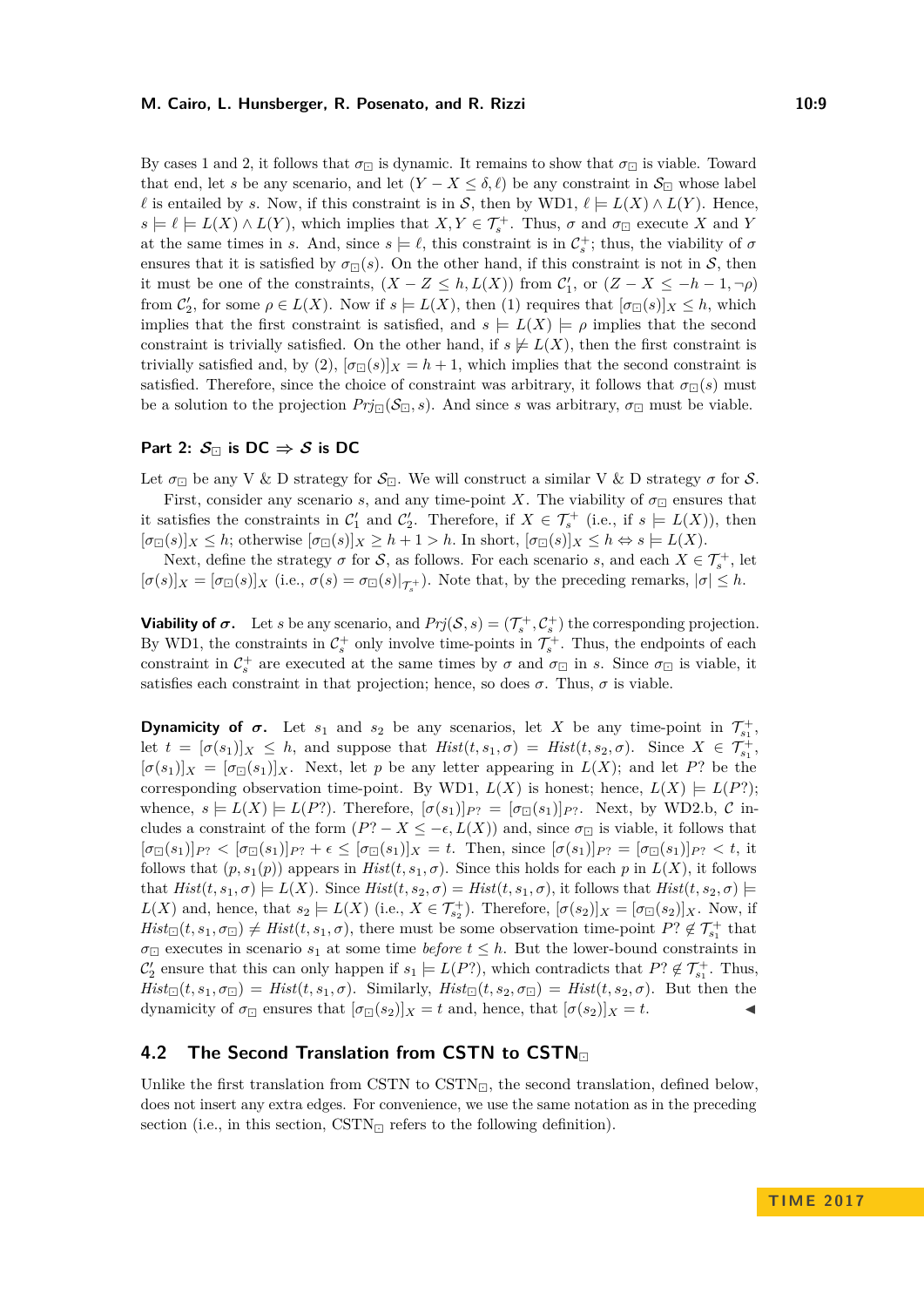#### **10:10 A Streamlined Model of Conditional Simple Temporal Networks**

**Definition 20** (Reducing a CSTN to a CSTN<sub> $\Box$ </sub>). Let  $S = \langle T, C, L, \mathcal{OT}, \mathcal{O}, P \rangle$  be a well defined CSTN. The reduction of S is the CSTN<sub>E</sub>,  $S_{\Box} = \langle T, C, \mathcal{OT}, \mathcal{O}, P \rangle$ .

For a well defined CSTN, we can define a partial order among propositional letters, as follows. For any  $p, q \in P$ , we write  $p \prec_L q$  if  $p$  (or  $\neg p$ ) appears in  $L(Q?)$ , where L is the function that assigns labels to time-points. In addition, if, for each observation time-point  $P$ ?, the label  $L(P)$  is honest, then we say that *L* is honest. Using this notation, it follows that if *L* is honest and  $p \prec_L q$ , then  $L(Q^2) \models L(P^2)$ . In what follows, it is necessary to show that the  $\prec_L$  relation is acyclic for well defined CSTNs for which  $\mathcal{S}_{\Box}$  is DC.

<span id="page-9-1"></span>**► Lemma 21.** *If* S *is well defined and*  $S_{\square}$  *is DC, then*  $\prec_L$  *is acyclic.* 

**Proof.** Suppose that  $p_1 \prec_L \cdots \prec_L p_k = p_1$  is a cycle in  $\prec_L$ . By WD2.a, *L* is honest and, therefore,  $L(P_k?) \models L(P_{k-1}?) \models \ldots \models L(P_2?) \models L(P_1?)$ . Since  $p_k = p_1$ , it follows that  $L(P_1?) = \ldots = L(P_k?)$ . For convenience, let  $\ell = L(P_1?) = \ldots = L(P_k?)$ . By WD2.b, S (and hence  $\mathcal{S}_{\Box}$ ) contains constraints of the form,  $(P_{i+1}$ ? –  $P_i$ ?  $\leq -\epsilon_i$ ,  $\ell$ ), for every  $i = 1, \ldots, k - 1$ , forming a negative cycle with the consistent label  $\ell$ . Since such a cycle cannot be satisfied in any scenario *s* for which  $s \models \ell$ ,  $\mathcal{S}_{\Box}$  must not be DC, which is a contradiction.

For a CSTN  $S$ , it may be that in some scenarios some propositional variables are not observed because their corresponding observation time-points are not executed. For example, in the CSTN from Fig. [1,](#page-2-0)  $Q$ ? is not executed in either of the scenarios  $\neg pq$  or  $\neg p \neg q$  because  $L(Q?) = p$ . In general, in such cases, there may be a family of scenarios that are equivalent in that they differ only in the values they assign to propositional letters that are not observed. Below, we define a *canonical scenario* to be a unique representative for such a family of scenarios. The canonical scenario is the unique scenario from the family that assigns a value of  $\perp$  (i.e., false) to each propositional letter that is not observed when executing S in scenarios from that family. For example, the canonical scenario for  $\{\neg pq, \neg p \neg q\}$  is  $\neg p \neg q$ .

▶ **Definition 22** (Canonical Scenario). For any scenario *s*, define the *canonical* scenario  $\hat{s}$  as follows. For any  $p \in P$ , if  $s \models L(P?)$ , let  $\hat{s}(p) = s(p)$ ; otherwise, let  $\hat{s}(p) = \bot$ .

Note that if *s* and  $\hat{s}$  disagree on some *p*, then  $s \not\models L(P?)$  (i.e., *s* and  $\hat{s}$  differ only on variables that cannot be observed in the scenario *s*). However, the converse need not hold (i.e., it may happen that  $s \not\models L(P?)$ , yet *s* and  $\hat{s}$  happen to agree on *p*).

<span id="page-9-0"></span>► **Lemma 23.** *If*  $\prec_L$  *is acyclic and L is honest, then*  $s \models L(P?)$  *if and only if*  $\hat{s} \models L(P?)$ *.* 

**Proof.** There are two cases to consider.

1.  $\hat{s} \not\models L(P? \Rightarrow s \not\models L(P?).$ 

Suppose that  $\hat{s} \not\models L(P?)$ , but  $s \models L(P')$ . Then *s* and  $\hat{s}$  disagree on some  $q \in L(P')$ . By the honesty of  $L(P?)$ , it follows that  $L(P?) \models L(Q?)$  and, therefore, that  $s \models L(P?) \models$ *L*(*Q*?). However, since *s* and  $\hat{s}$  disagree on *q*, the definition of  $\hat{s}$  implies that  $s \not\models L(Q)$ , which is a contradiction.

2.  $\hat{s} \models L(P? \Rightarrow s \models L(P?).$ 

Suppose that  $\hat{s} \models L(P)$ , but  $s \not\models L(P)$ , where P? (and hence p) is chosen minimally with this property with respect to the ordering  $\prec_L$ . Let  $q \in L(P)$  be arbitrary. Thus,  $q \prec_L p$ . By the honesty of  $L(P?)$ , it follows that  $L(P?) \models L(Q')$ . Therefore,  $\hat{s} \models L(P?) \models L(Q')$ and, hence,  $\hat{s} \models L(Q)$ . But, then, by the minimality of p, it follows that  $s \models L(Q)$ . Since  $q \in L(P)$  was chosen arbitrarily, we have that  $s = L(P)$ , which is a contradiction.

 $\blacktriangleleft$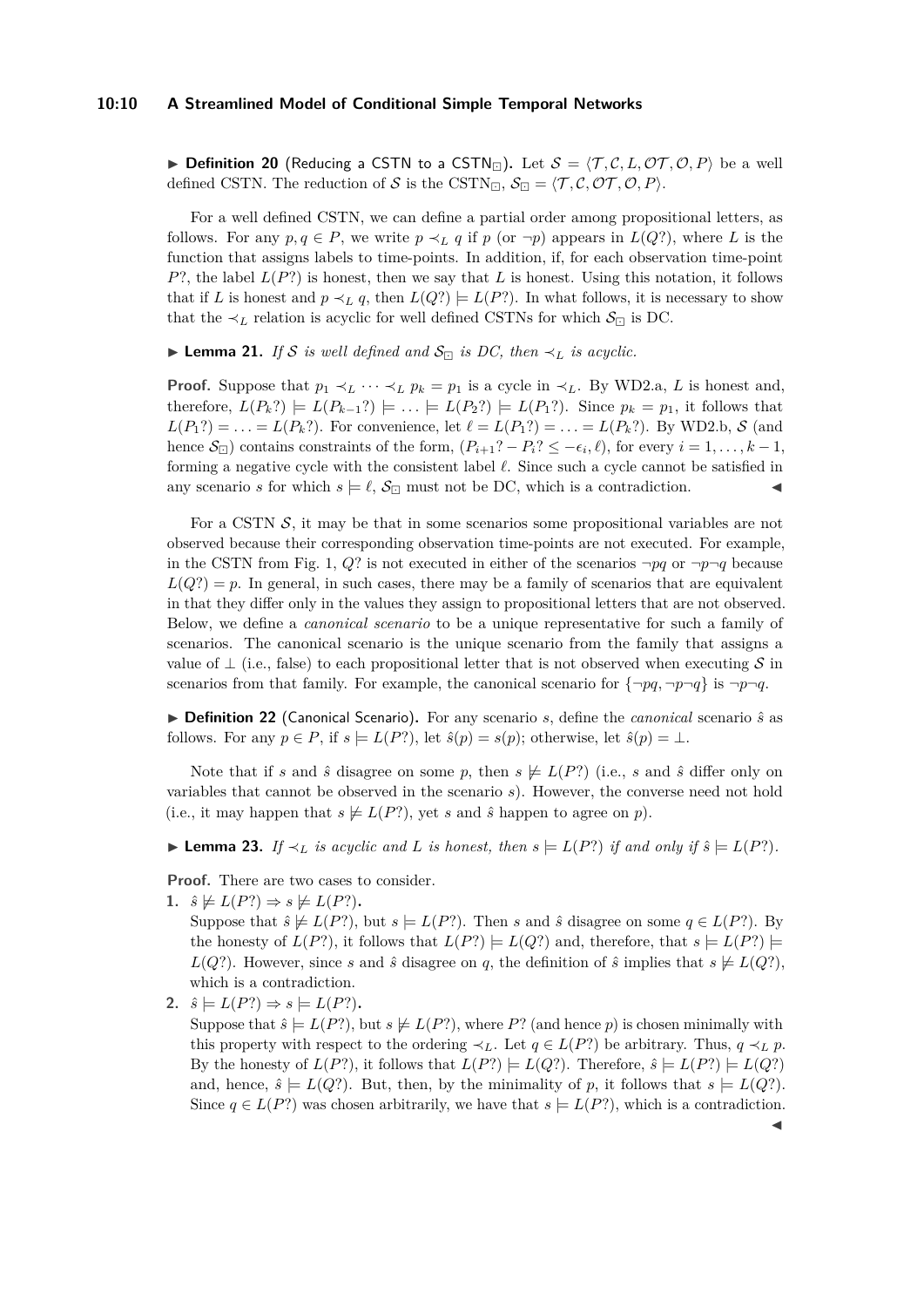#### **M. Cairo, L. Hunsberger, R. Posenato, and R. Rizzi 10:11**

The following lemma states that, if a CSTN S is well defined, then any scenario *s* and its corresponding canonical scenario *s*ˆ determine the same projection.

<span id="page-10-0"></span>I **Lemma 24.** *If* S *is a CSTN for which* ≺*<sup>L</sup> is acyclic and all labels on time-points and constraints are honest, then for any scenario s and any label `, s and s*ˆ *must assign the same truth value to*  $\ell$ *. As a result,*  $Prj(S, s) = Prj(S, \hat{s})$  (*i.e.,*  $\mathcal{T}_{s}^{+} = \mathcal{T}_{\hat{s}}^{+}$  and  $C_{s}^{+} = C_{\hat{s}}^{+}$ ).

**Proof.** Let  $\ell$  be any label on a time-point or constraint such that  $s(\ell) \neq \hat{s}(\ell)$ . Then there exists some *p* that appears in  $\ell$  such that  $s(p) \neq \hat{s}(p)$ . Then, by the definition of  $\hat{s}$ ,  $s \not\models L(P?)$ . Therefore, by Lemma [23,](#page-9-0)  $\hat{s} \not\models L(P?)$ . But the honesty of  $\ell$  implies that  $\ell \models L(P?)$ . Therefore, it follows that  $s \not\models \ell$  and  $\hat{s} \not\models \ell$ . But then  $s(\ell) = \bot = \hat{s}(\ell)$ , which is a contradiction.

It is now possible to apply the obtained results to show the relationship between the dynamic consistency of a CSTN and that of its corresponding streamlined  $\text{CSTN}_{\Box}$ .

<span id="page-10-1"></span> $\blacktriangleright$  **Lemma 25.** *If* S *is a well defined CSTN, and*  $S_{\square}$  *is DC, then* S *is DC*.

**Proof.** Let  $\sigma_{\Box}$  be any viable and dynamic strategy for  $S_{\Box}$ . Let the strategy  $\sigma$  for S be defined as follows. For any scenario  $s \in \mathcal{I}$  and any time-point  $X \in \mathcal{T}_{s}^{+}$ , let  $[\sigma(s)]_X = [\sigma_{\Box}(\hat{s})]_X$ . We need only show that  $\sigma$  is viable and dynamic for  $\mathcal{S}$ .

**Viability.** First, note that the conditions of Lemma [21](#page-9-1) hold; therefore,  $\prec_L$  must be acyclic. Next, since  $S$  is well defined, the labels on all time-points and constraints in  $S$  must be honest; hence, the conditions of Lemma [24](#page-10-0) are satisfied. Thus, *s* and *s*ˆ must agree on the truth value of each label on any time-point or constraint in S (and hence in  $\mathcal{S}_{\Box}$ ).

Suppose that  $\sigma$  violates some constraint,  $(Y - X \leq \delta, \ell)$ . Then there is some scenario *s* such that  $[\sigma(s)]_Y - [\sigma(s)]_X > \delta$  and  $s \models \ell$ . But then the definition of  $\sigma$  implies that  $[\sigma_{\Box}(\hat{s})]_Y - [\sigma_{\Box}(\hat{s})]_X > \delta$ ; and Lemma [24](#page-10-0) gives that  $\hat{s} \models \ell$ . Together, these contradict that  $\sigma_{\square}$  is viable.

**Dynamicity.** Suppose that  $X \in \mathcal{T}_{s_1}^+$  (i.e.,  $s_1 \models L(X)$ ),  $t = [\sigma(s_1)]_X$ , and  $Hist(s_1, t, \sigma)$ *Hist*(*s*<sub>2</sub>, *t*, *σ*). We must show that  $X \in \mathcal{T}_{s_2}^+$  (i.e.,  $s_2 \models L(X)$ ) and  $[\sigma(s_2)]_X = t$ .

Toward that end, let  $p$  be any letter that appears in  $L(X)$ . Since  $L$  is honest, it follows that  $L(X) \models L(P?)$ . Thus,  $s_1 \models L(P?)$  (i.e.,  $P? \in \mathcal{T}_{s_1}^+$ ); hence, by Lemma [24,](#page-10-0)  $\hat{s}_1 \models L(P?)$ . Next, by WD2.b, S (and hence  $S_{\square}$ ) must contain a constraint of the form,  $(P? - X \leq -\epsilon, L(X))$ . And, since  $\sigma_{\Box}$  is viable, it follows that  $[\sigma(s_1)]_{P} = [\sigma_{\Box}(\hat{s}_1)]_{P} \leq [\sigma_{\Box}(\hat{s}_1)]_X = [\sigma(s_1)]_X = t$ . Since  $s_1 \models L(P?)$ , it must be that *p* appears in  $Hist(s_1, t, \sigma) = Hist(s_2, t, \sigma)$ . And, since *p* was chosen arbitrarily in  $L(X)$ , it follows that  $Hist(s_1, t, \sigma) = Hist(s_2, t, \sigma) \models L(X)$ . Therefore,  $s_2 \models L(X)$  (i.e.,  $X \in \mathcal{T}_{s_2}^+$ ).

Finally, suppose that  $Hist(\hat{s}_1, t, \sigma_{\Box}) \neq Hist(\hat{s}_2, t, \sigma_{\Box})$ . But then there must be some time  $t' < t$  at which one of the following holds: (1) one of the schedules,  $\sigma_{\Box}(\hat{s}_1)$  or  $\sigma_{\Box}(\hat{s}_2)$ , executes some observation time-point  $Q$ ? at  $t'$ , while the other does not; or  $(2)$  both schedules execute some observation time-point  $Q$ ? at  $t'$ , but yield different values for  $q$ . Without loss of generality, choose  $t'$  to be the earliest time at which one of the above conditions hold. Then (1) is impossible, because  $Hist(\hat{s}_1, t', \sigma_{\Box}) = Hist(\hat{s}_2, t', \sigma_{\Box})$  and  $\sigma_{\Box}$  is dynamic. To show that property (2) is impossible, first consider the case where  $q$  appears in  $L(X)$ . Then  $s_1(q) = s_2(q)$ , which implies that  $\hat{s}_1(q) = \hat{s}_2(q)$ , contradicting the choice of *Q*?. But if *q* does not appear in  $L(X)$ , then  $\hat{s}_1(q) = \perp \hat{s}_2(q)$  by definition of  $\hat{s}_1$  and  $\hat{s}_2$ , another contradiction. Therefore,  $Hist(\hat{s}_1, t, \sigma_{\Box}) = Hist(\hat{s}_2, t, \sigma_{\Box})$  which, by the dynamicity of  $\sigma_{\Box}$ implies that  $[\sigma_{\Box}(\hat{s}_2)]_X = t$ , which in turn implies that  $[\sigma(s_2)]_X = t$ .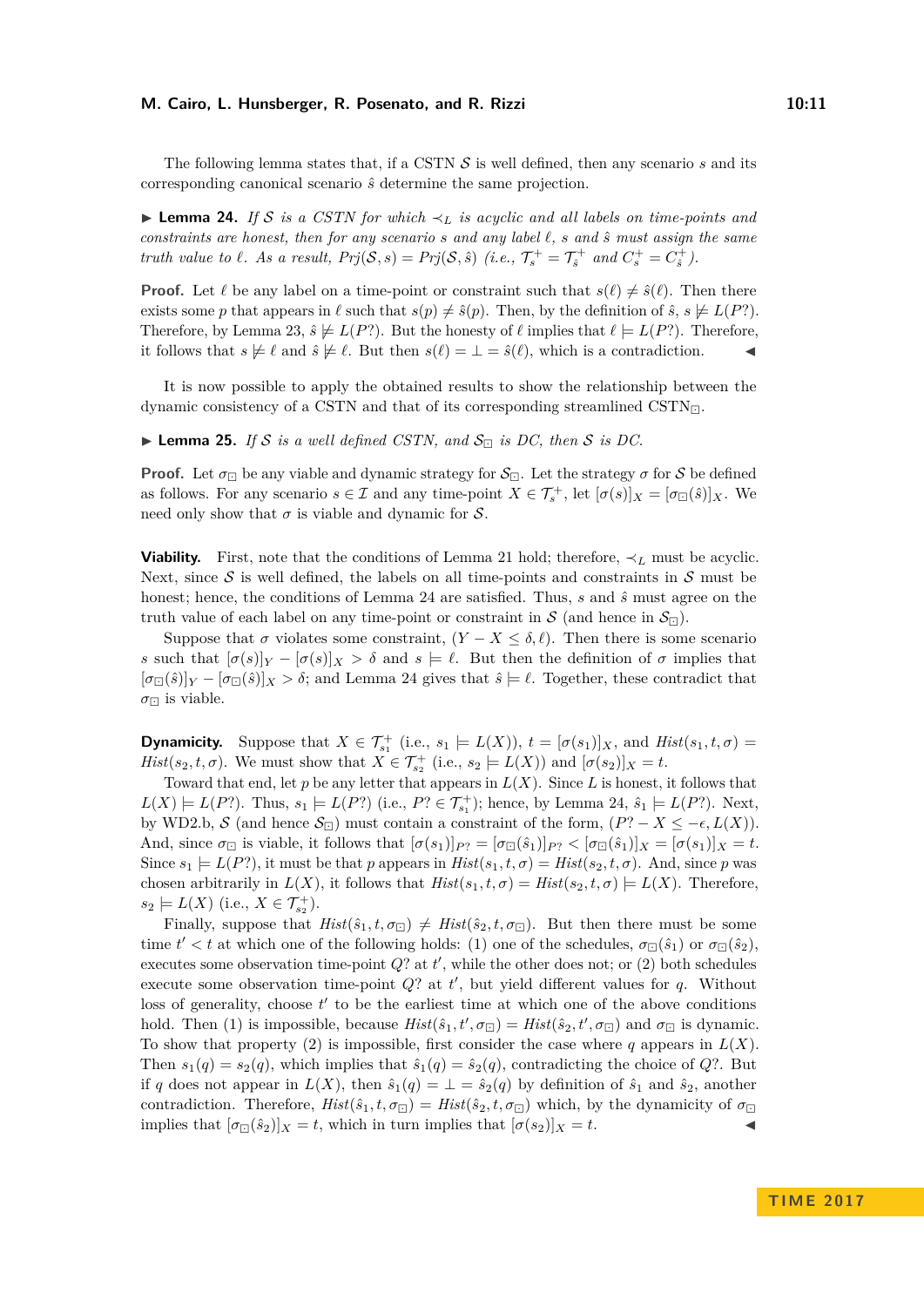## **10:12 A Streamlined Model of Conditional Simple Temporal Networks**

Now, it is possible to show the main result of the section.

**Theorem 26.** Let S be any well defined CSTN. Then  $S_{\Box}$  (i.e., the reduction of S to a *CSTN* $_{\Box}$ ) is equivalent to *S*, in the sense that *S* is *DC* if and only if  $S_{\Box}$  is *DC*.

**Proof.** The  $\implies$  direction is already proven in Theorem [19.](#page-7-0) Indeed, using the first translation requires *more* constraints to be satisfied in  $S_{\Box}$ . The  $\Leftarrow$  direction is given by Lemma [25.](#page-10-1)

# **5 Empirical Evaluation**

When applied to Streamlined Conditional Simple Temporal Networks, the constraintpropagation rules used by the DC-checking algorithm of Hunsberger et al. [\[15,](#page-15-2) [12\]](#page-15-5) become simpler. That algorithm checks whether an input network is DC by exhaustively propagating labeled constraints and then verifying that the propagated network does not contain a negative cycle with a consistent label. However, the applicability conditions for the constraintpropagation rules, and the labels generated by those rules, depend on time-point labels and the  $\prec_L$  relation. Therefore, if the input CSTN has no labels on its time-points (i.e., if it is a  $\text{CSTN}_{\Box}$ , then the algorithm can avoid dealing with such complications.

In this section, the original DC-checking algorithm that applies to any CSTN  $S$  shall be called DC\_Checker, and the "simplified" algorithm that applies only to a  $\text{CSTN}_{\Box}$  shall be called DC\_CheckerWONodeLabels.

This section presents an empirical comparison of the performance of DC\_Checker and DC\_CheckerWONodeLabels on instances of the benchmarks proposed in prior work [\[12\]](#page-15-5). For each CSTN  $S$ , DC\_Checker is run on  $S$ , while DC\_CheckerWONodeLabels is run on the streamlined CSTN  $S_{\Box}$ , using the simplified propagation rules. Recall that two translations from S to  $S_{\Box}$  were introduced in Section [4,](#page-5-1) one of which involves the auxiliary constraints in the sets,  $C'_1$  and  $C'_2$ . This section reports results from running DC\_CheckerWONodeLabels on both versions of  $S_{\square}$ .

First, we briefly recall that the benchmarks contain CSTN instances obtained from random workflow schemata generated by the ATAPIS toolset [\[16\]](#page-16-1). For each  $N \in \{10, 20, 30, 40\}$ , a class of at least 120 workflow graphs were randomly generated by setting the number of activities to *N*, the probability for parallel branches to 0*.*2, the probability for conditional branches to 0*.*2, and the maximum duration of activities or delays between activities to 50. As a result, all edge-weights were at most  $10<sup>4</sup>$ . Then, each workflow graph was translated into an equivalent CSTN as proposed by Combi et al. [\[5\]](#page-15-6). It is worth noting that different workflow graphs with the same number of activities may translate into CSTNs of different sizes due to different numbers of connector nodes in the workflows. However, it is not hard to verify that a workflow with *N* activities translates into a CSTN having *n* nodes, where  $(2N + 2) \le n \le (5N + 2)$ . There are 4 benchmarks, each containing at least 60 dynamically consistent CSTNs and 60 non-dynamically consistent CSTNs, relating to workflow graphs of the same class. In order to simplify the comparison, for each benchmark, the number of observation time-points in the network,  $|\mathcal{P}|$ , has been fixed with respect to the class of workflows, as follows.

$$
N: \quad 10 \quad 20 \quad 30 \quad 40|\mathcal{P}|: \quad 3 \quad 5 \quad 7 \quad 9
$$

Since non-DC networks were regularly solved one to two orders of magnitude faster than similarly sized DC networks, the rest of this section focuses on the results for the DC networks.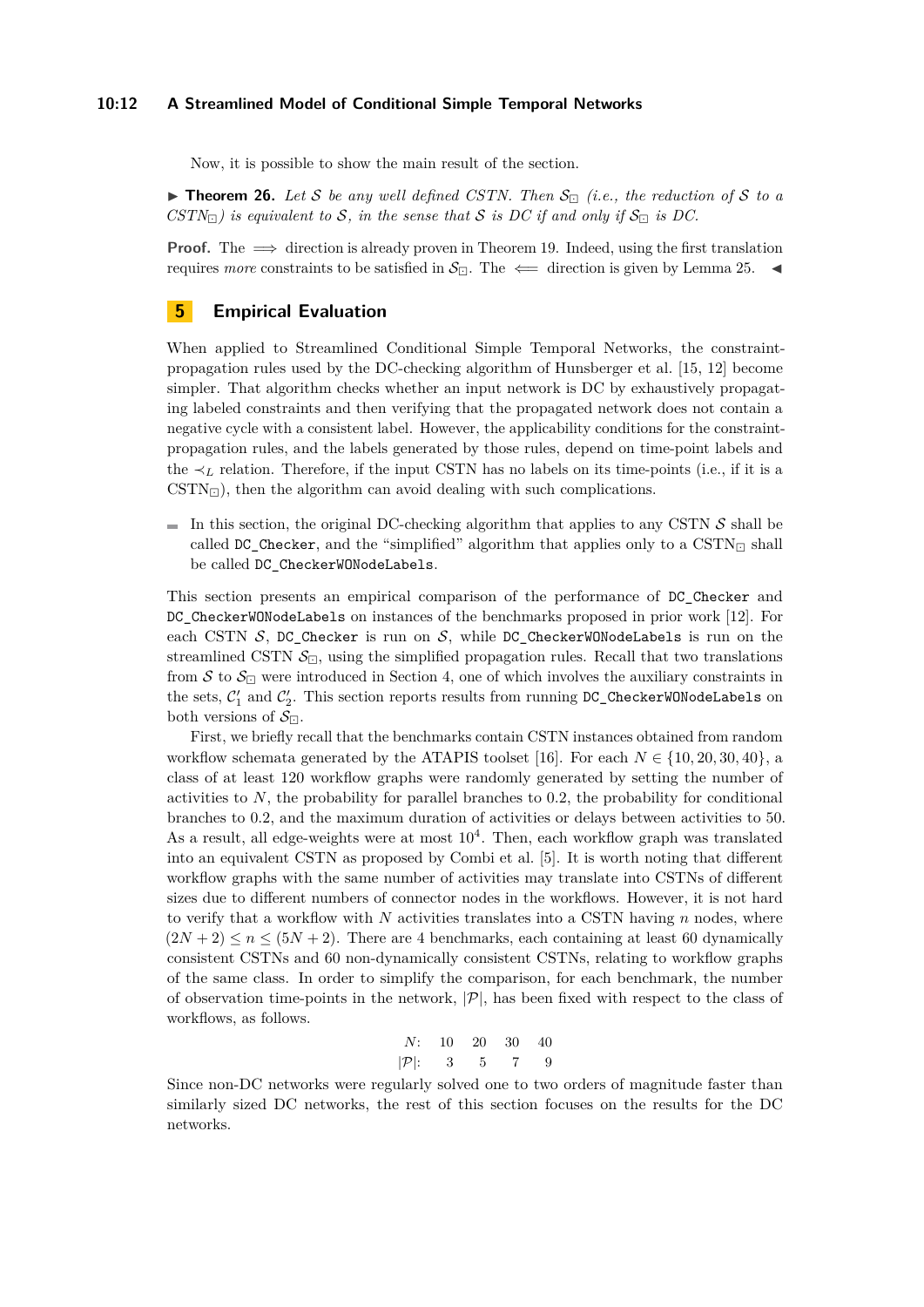<span id="page-12-0"></span>







**(b)** Benchmark  $N = 20, |\mathcal{P}| = 5$ .





**(d)** Benchmark  $N = 40, |\mathcal{P}| = 9$ . For DC Checker w/o node labels values, the standard deviation has been omitted to have a better scale of the diagram.

**Figure 3** Execution time vs. number of time-points *n*.

Algorithms and procedures necessary for this evaluation were implemented in Java and executed on a JVM 8 in a Linux machine with two AMD Opteron 4334 CPUs and 64GB of RAM. The code is freely available [\[17\]](#page-16-2).

The results shown in [Figure 3](#page-12-0) demonstrate that, in general, the original CSTN DCchecking algorithm DC\_Checker has the best performance in almost all instances. Indeed, taking node labels into account allows the algorithm to avoid the propagation of some auxiliary values (in the case of streamlined CSTNs with auxiliary constraints from the sets  $\mathcal{C}'_1$  and  $\mathcal{C}'_2$ ) or non-coherent or non-honest ones (in the case of streamlined CSTNs without auxiliary constraints).

We have verified that these kinds of values can be quite numerous and that, for some instances, when they contain the auxiliary constraints from  $\mathcal{C}'_1$  and  $\mathcal{C}'_2$ , the execution time of DC\_CheckerWONodeLabels can be two or three orders of magnitude greater than the execution time of DC\_Checker on the corresponding CSTNs.

On the other hand, the performance difference between DC\_CheckerWONodeLabels and DC\_Checker decreases as the number of nodes increases. We verified that the original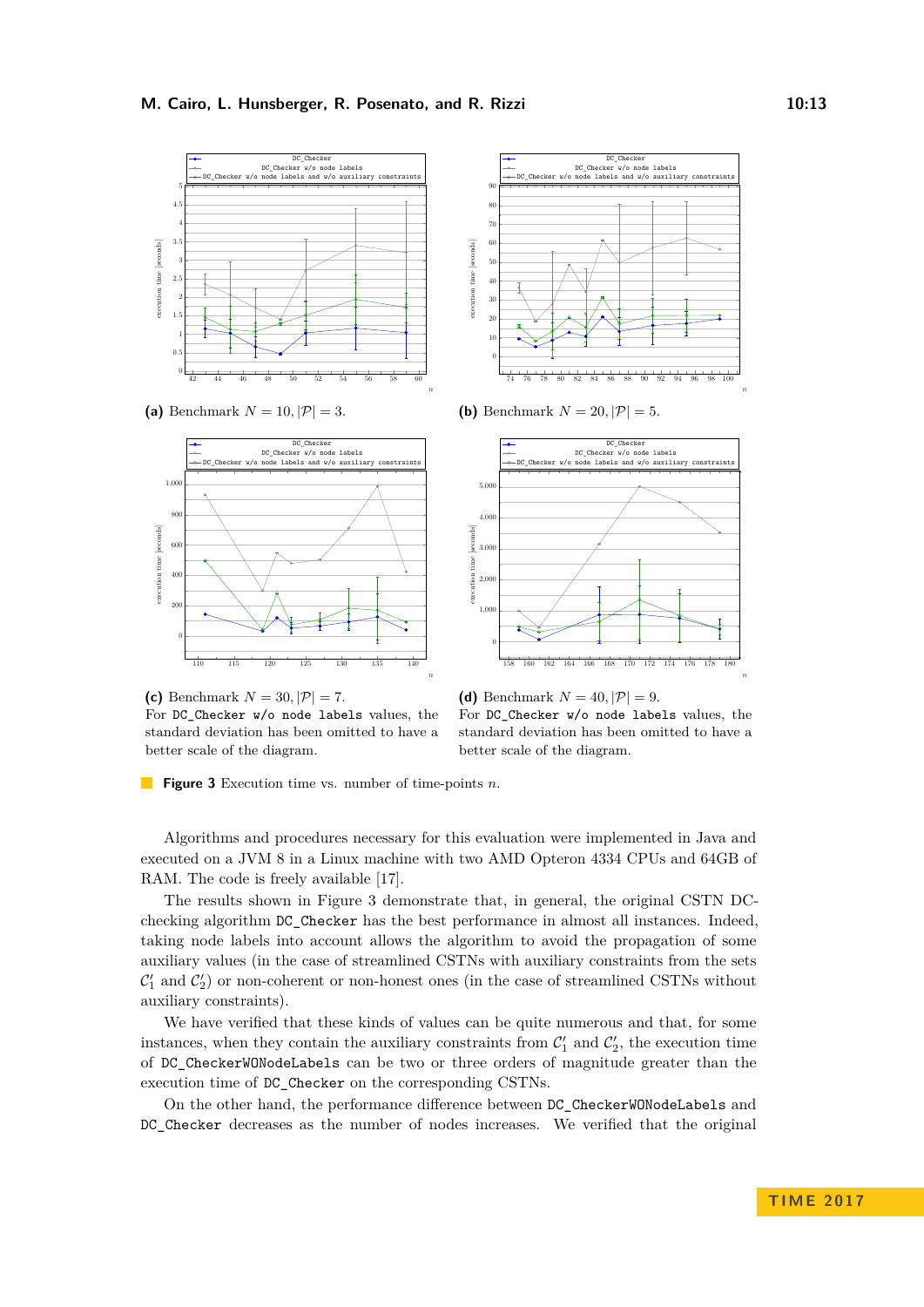### **10:14 A Streamlined Model of Conditional Simple Temporal Networks**

algorithm continues to propagate fewer labeled values than the streamlined version, but such differences become smaller. Therefore, the time required by the original algorithm to stop non-coherent or non-honest labeled values must become more or less equal to the time required to propagate them as done by the simpler algorithm.

We have also evaluated a different implementation of the streamlined version for checking if it was possible to avoid the propagation of useless labeled values. In this new implementation, part ot the information given by node labels is rebuilt dynamically and exploited to "clean" some labels. We verified that while the number of useless labeled values can be reduced, the computation time still remains the same due to the extra time required by the added code. In other words, the overall performance of that implementation is no better than that of DC CheckerWONodeLabels.

## **6 Related Work**

There are many proposals in the literature for ways of extending the expressiveness of the STN model. Below, we summarize the main results about CSTNs and related models.

Tsamardinos et al. [\[18\]](#page-16-0) defined the Conditional Simple Temporal Problem (CTP) as that of determining whether a given CSTN admits a viable and dynamic execution strategy. (The CSTN acronym was introduced later.) In their work, propositional labels are associated only with time-points, not constraints. They also informally specified some reasonableness properties that any CSTN ought to satisfy. Although they showed how to solve the CTP by encoding it as a meta-level Disjunctive Temporal Problem (DTP) and feeding it to an off-the-shelf solver, that approach is not practical because the CTP-to-DTP encoding has exponential size and, on top of that, the DTP solver runs in exponential time. To our knowledge, this approach has never been implemented or empirically evaluated.

Later, Hunsberger et al. [\[14,](#page-15-7) [15\]](#page-15-2) defined CSTNs (separate from the CTP) and formalized the well-definedness properties for CSTNs. In their work, both time-points (nodes) and constraints (edges) of a CSTN can have propositional labels that specify the scenarios in which they are applicable. (Allowing constraints to be labeled was inspired by the work of Conrad et al. [\[8\]](#page-15-8), discussed below.) They showed that the labels must satisfy the well-definedness properties in order to guarantee the existence of a dynamic execution strategy. They also presented a sound-and-complete DC-checking algorithm for solving the CTP, and empirically demonstrated its practical performance.

Conrad et al. [\[8\]](#page-15-8) considered a variant of CSTNs, proposing Drake, a dynamic executive for temporal plans with choice. In their work, the constraints of a temporal plan are labeled as in CSTNs, but the values of propositions (choices) are decided by the executive during run-time, not by the environment.

Cimatti et al. [\[3,](#page-15-9) [4\]](#page-15-10) presented a different approach to solving a variety of temporal problems (CSTNs included) in which a temporal network is first translated into an equivalent Timed Game Automaton (TGA) and, then, solved by an off-the-shelf TGA solver. Although this approach is interesting because it shows the relationships between TGAs and a variety of temporal networks – including CSTNs – it has not yet been shown to be practical for solving the CTP.

Comin and Rizzi [\[7\]](#page-15-3) solved the CTP by converting it into a Mean Payoff Game (MPG). They also introduced a variant of dynamic consistency, called  $\varepsilon$ -DC, where  $\varepsilon > 0$  represents the minimum reaction time of the executive in response to observations. They presented (1) a sharp lower-bounding analysis on the critical value of the reaction time where the CSTN changes from being DC to non-DC, (2) a proof that the CTP is coNP-hard, and (3) the first singly-exponential-time algorithm for solving the CTP.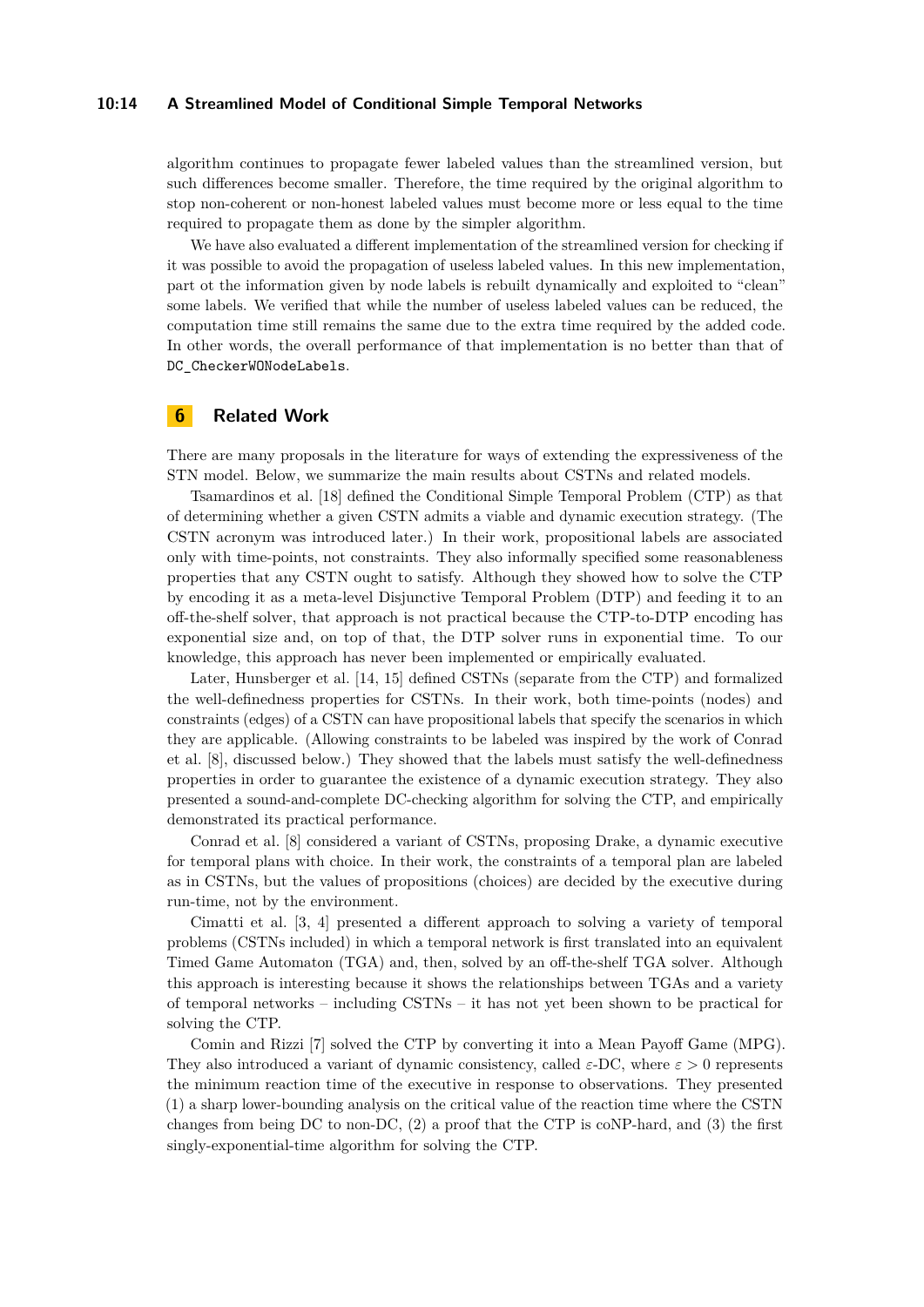### **M. Cairo, L. Hunsberger, R. Posenato, and R. Rizzi 10:15**

Hunsberger and Posenato [\[12\]](#page-15-5) showed how their DC-checking algorithm from earlier work [\[15\]](#page-15-2) can be extended to check the *ε*-DC property without incurring any performance degradation. They also introduced four benchmarks for testing DC-checking algorithms.

Hunsberger and Posenato [\[13\]](#page-15-11) presented another optimization of the approach presented by Cimatti et al. in which the CTP is viewed as a two-player game. Its solution is determined by exploring an abstract game tree to find a "winning" strategy, using Monte Carlo Tree Search and Limited Discrepancy Search to guide its search. An empirical evaluation shows that the new algorithm is competitive with the propagation-based algorithm.

Cairo et al. [\[1\]](#page-15-12) improved the analysis of the  $\varepsilon$ -DC property. They showed that if  $\varepsilon = 0$ (i.e., if the system can react instantaneously), it is necessary to impose a further condition to avoid a form of instantaneous circularity. In particular, they (1) proposed a new extension of dynamic consistency, called *π*-DC, suitable for systems that can react instantaneously, (2) showed by a counter-example that  $\pi$ -DC is not equivalent to 0-DC, and (3) proposed a sound-and-complete algorithm for checking the *π*-DC property having a (pseudo) singlyexponential time complexity in the number of propositional letters.

Cario and Rizzi [\[2\]](#page-15-13) showed that the CTP is PSPACE-complete.

## **7 Conclusions and Future Work**

This paper presented a new version of CSTNs, named *streamlined Conditional Simple Temporal Networks*, in which propositional labels may appear on constraints, but not on time-points. This change simplifies the definition of the DC property and the specification of propagation rules for the DC-checking algorithm. It also makes proving the soundness and completeness of those rules simpler.

The paper proves that traditional CSTNs can be translated into streamlined CSTNs while preserving the dynamic consistency property. Two translations from CSTNs to streamlined CSTNs were presented. The first generates an equivalent streamlined CSTN in which the information contained in time-point labels is preserved in the form of auxiliary constraints that force time-points in certain scenarios to be executed either before or after a fixed horizon, depending on whether they would be executed or not in the original CSTN. The second translation does not preserve the information in the time-point labels, but provides a simpler, equivalent streamlined CSTN. The drawback of the second translation is that some time-points can be executed in the streamlined CSTN even if they would not be in the original CSTN.

Finally, the paper provided an experimental comparison of two versions of the DC-checking algorithm due to Hunsberger et al. [\[15\]](#page-15-2): the original version and a simplified version for streamlined CSTNs. For small CSTNs, the original algorithm shows the best performance; however, the difference in performance between the two versions decreases as the number of time-points increases. During the tests, we verified that the static information given by the time-point labels can limit the propagation of non-coherent/non-honest labels in a significant way making the the DC checking faster. However, that advantage decreases as the number of nodes increases.

It appears that simple heuristics such as one that tries to rebuild dynamically the information given by time-point labels would not be successful for improving the performance of the simplified version of the DC-checking algorithm. Our future work will investigate other methods for improving the performance of the algorithm for streamlined CSTNs in order to make it competitive with the original algorithm on small CSTNs, too.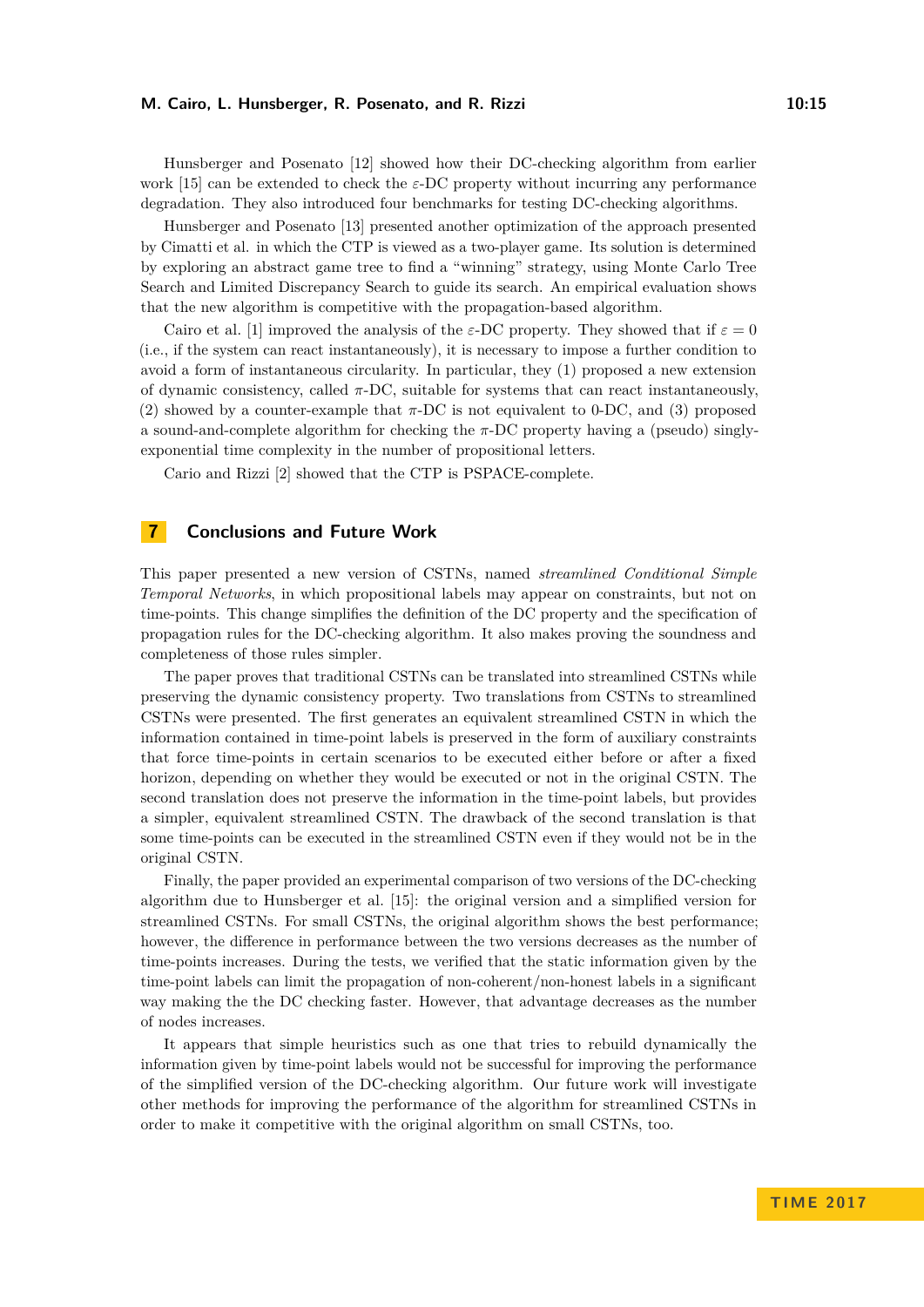## **References**

- <span id="page-15-12"></span>**1** Massimo Cairo, Carlo Comin, and Romeo Rizzi. Instantaneous reaction-time in dynamicconsistency checking of conditional simple temporal networks. In *23rd International Symposium on Temporal Representation and Reasoning, TIME 2016*, pages 80–89, 2016. [doi:10.1109/TIME.2016.16](http://dx.doi.org/10.1109/TIME.2016.16).
- <span id="page-15-13"></span>**2** Massimo Cairo and Romeo Rizzi. Dynamic controllability of conditional simple temporal networks is PSPACE-complete. In *23rd International Symposium on Temporal Representation and Reasoning, TIME 2016*, pages 90–99, 2016. [doi:10.1109/TIME.2016.17](http://dx.doi.org/10.1109/TIME.2016.17).
- <span id="page-15-9"></span>**3** Alessandro Cimatti, Luke Hunsberger, Andrea Micheli, Roberto Posenato, and Marco Roveri. Sound and complete algorithms for checking the dynamic controllability of temporal networks with uncertainty, disjunction and observation. In *21st International Symposium on Temporal Representation and Reasoning, TIME 2014*, pages 27–36, 2014. [doi:10.1109/TIME.2014.21](http://dx.doi.org/10.1109/TIME.2014.21).
- <span id="page-15-10"></span>**4** Alessandro Cimatti, Luke Hunsberger, Andrea Micheli, Roberto Posenato, and Marco Roveri. Dynamic controllability via timed game automata. *Acta Informatica*, 53(6-8):681– 722, 2016. [doi:10.1007/s00236-016-0257-2](http://dx.doi.org/10.1007/s00236-016-0257-2).
- <span id="page-15-6"></span>**5** Carlo Combi, Mauro Gambini, Sara Migliorini, and Roberto Posenato. Representing business processes through a temporal data-centric workflow modeling language: An application to the management of clinical pathways. *IEEE Transactions on Systems, Man, and Cybernetics: Systems*, 44(9):1182–1203, 2014. [doi:10.1109/TSMC.2014.2300055](http://dx.doi.org/10.1109/TSMC.2014.2300055).
- <span id="page-15-4"></span>**6** Carlo Comin. *Complexity in Infinite Games on Graphs and Temporal Constraint Networks*. PhD thesis, University of Trento and Universite Paris-Est, 2017.
- <span id="page-15-3"></span>**7** Carlo Comin and Romeo Rizzi. Dynamic consistency of conditional simple temporal networks via mean payoff games: A singly-exponential time dc-checking. In *22nd International Symposium on Temporal Representation and Reasoning (TIME 2015)*, pages 19–28, 2015. [doi:10.1109/TIME.2015.18](http://dx.doi.org/10.1109/TIME.2015.18).
- <span id="page-15-8"></span>**8** Patrick R. Conrad and Brian C. Williams. Drake: An efficient executive for temporal plans with choice. *Journal of Artificial Intelligence Research*, 42(1):607–659, 2011. [doi:](http://dx.doi.org/10.1613/jair.3478) [10.1613/jair.3478](http://dx.doi.org/10.1613/jair.3478).
- <span id="page-15-0"></span>**9** Rina Dechter, Itay Meiri, and Judea Pearl. Temporal constraint networks. *Artificial Intelligence*, 49(1-3):61–95, 1991. [doi:10.1016/0004-3702\(91\)90006-6](http://dx.doi.org/10.1016/0004-3702(91)90006-6).
- <span id="page-15-14"></span>**10** Alfonso Gerevini, Anna Perini, and Francesco Ricci. Incremental algorithms for managing temporal constraints. Technical Report IRST-9605-07, IRST, 1996.
- <span id="page-15-1"></span>**11** Luke Hunsberger. Efficient execution of dynamically controllable Simple Temporal Networks with Uncertainty. *Acta Informatica*, 53(2):89–147, 2015. [doi:10.1007/](http://dx.doi.org/10.1007/s00236-015-0227-0) [s00236-015-0227-0](http://dx.doi.org/10.1007/s00236-015-0227-0).
- <span id="page-15-5"></span>**12** Luke Hunsberger and Roberto Posenato. Checking the dynamic consistency of conditional simple temporal networks with bounded reaction times. In *26th International Conference on Automated Planning and Scheduling (ICAPS 2016)*, pages 175–183, 2016. URL: [http:](http://www.aaai.org/ocs/index.php/ICAPS/ICAPS16/paper/view/ 13108) [//www.aaai.org/ocs/index.php/ICAPS/ICAPS16/paper/view/13108](http://www.aaai.org/ocs/index.php/ICAPS/ICAPS16/paper/view/ 13108).
- <span id="page-15-11"></span>**13** Luke Hunsberger and Roberto Posenato. A new approach to checking the dynamic consistency of conditional simple temporal networks. In *Principles and Practice of Constraint Programming (CP 2016)*, volume 9892 of *LNCS*, pages 268–286, 2016. [doi:](http://dx.doi.org/10.1007/978-3-319-44953-1_18) [10.1007/978-3-319-44953-1\\_18](http://dx.doi.org/10.1007/978-3-319-44953-1_18).
- <span id="page-15-7"></span>**14** Luke Hunsberger, Roberto Posenato, and Carlo Combi. The dynamic controllability of conditional stns with uncertainty. In *Workshop on Planning and Plan Execution for Real-World Systems (PlanEx) at ICAPS 2012*, pages 1–8, June 2012. URL: [http://arxiv.org/](http://arxiv.org/abs/1212.2005) [abs/1212.2005](http://arxiv.org/abs/1212.2005).
- <span id="page-15-2"></span>**15** Luke Hunsberger, Roberto Posenato, and Carlo Combi. A sound-and-complete propagationbased algorithm for checking the dynamic consistency of conditional simple temporal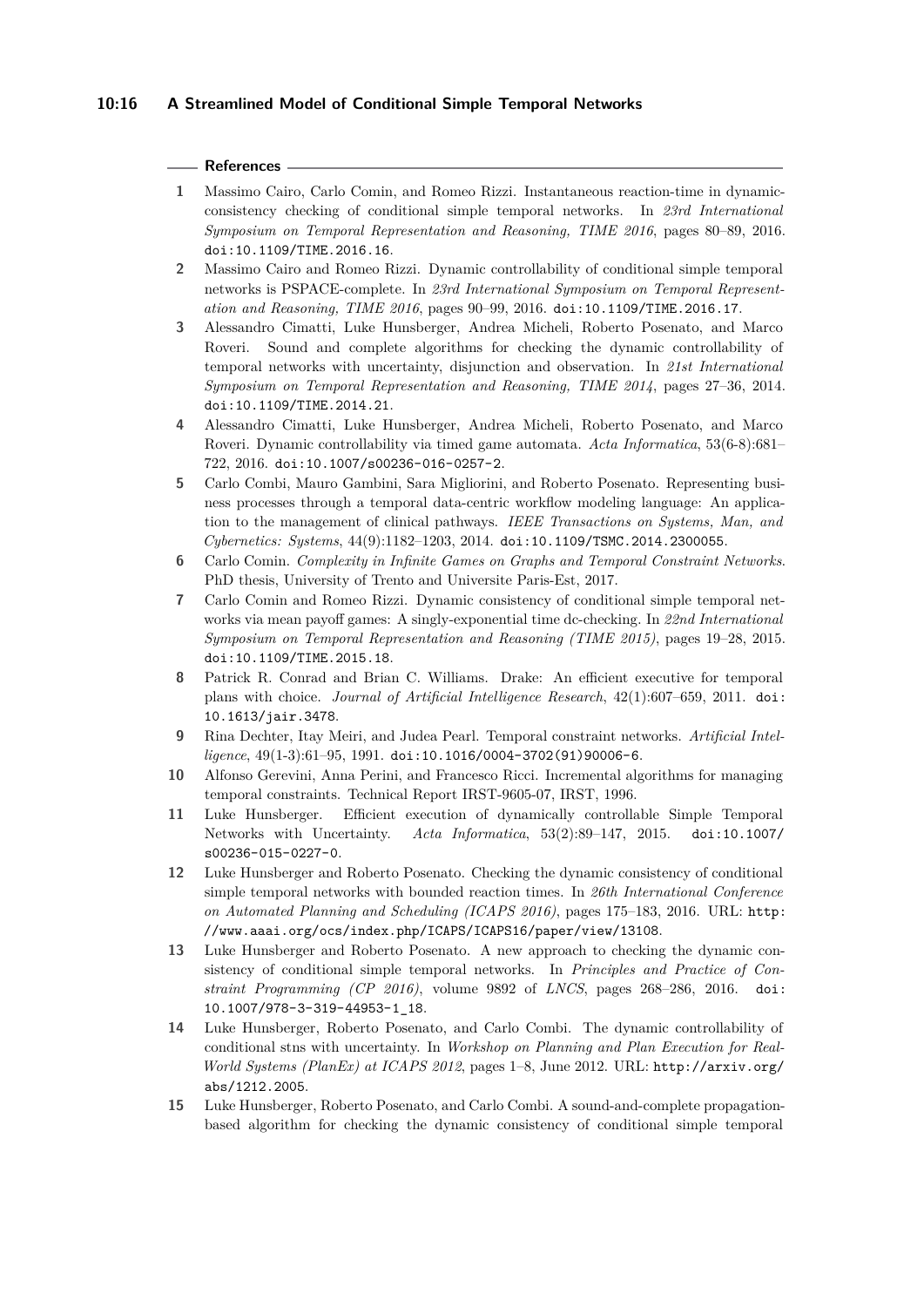networks. In *22nd International Symposium on Temporal Representation and Reasoning (TIME 2015)*, pages 4–18, 2015. [doi:10.1109/TIME.2015.26](http://dx.doi.org/10.1109/TIME.2015.26).

- <span id="page-16-1"></span>**16** Andreas Lanz and Manfred Reichert. Enabling time-aware process support with the ATA-PIS toolset. In *Proceedings of the BPM Demo Sessions 2014*, volume 1295 of *CEUR Workshop Proceedings*, pages 41–45, 2014.
- <span id="page-16-2"></span>**17** Roberto Posenato. A CSTN(U) consistency check algorithm implementation in Java, June 2017. URL: <http://profs.scienze.univr.it/~posenato/software/cstnu>.
- <span id="page-16-0"></span>**18** Ioannis Tsamardinos, Thierry Vidal, and Martha E. Pollack. CTP: A new constraintbased formalism for conditional, temporal planning. *Constraints*, 8(4):365–388, 2003. [doi:](http://dx.doi.org/10.1023/A:1025894003623) [10.1023/A:1025894003623](http://dx.doi.org/10.1023/A:1025894003623).

# **A Appendix: Proof of Lemma [17](#page-6-0)**

 $\triangleright$  **Lemma 17** (Tighter upper bound; rational weights). Let S be a DC CSTN with *n* time-points *and* rational *weights. If M is the maximum absolute value of any* negative *edge in* S*, then the network obtained by constraining every time-point in* S *to occur before time Mn is DC.*

**Proof.** First, since there are at most  $(n^2)(2^k)$  edge weights, each edge weight can be expressed as a fraction involving the least common denominator among the edge weights. As a result, without loss of generality, we may henceforth assume that all edge weights are integers.

Let  $C^*$  be the set of labeled edges obtained by exhaustively applying the sound-andcomplete constraint-propagation rules presented by Hunsberger et al. [\[15\]](#page-15-2). Given the assumptions that (1) all edge weights are integers, and (2) the network is DC, the constraint propagation must terminate. Hence,  $C^*$  is well defined and contains only finitely many edges. Furthermore, each edge in  $\mathcal{C}^*$  can be derived by a finite number of applications of the constraint-propagation rules. For convenience, we shall refer to C as the set of *original* edges, and  $C^*$  as the set of *derived* edges.

Fix  $Z = 0$  and let  $\mathcal{U} = \mathcal{T} \setminus \{Z\}$  be the set of as-yet-unexecuted time-points. Prior to executing the time-points in  $\mathcal{U}$ , there have been no observations and, thus, the *initial partial scenario* is the empty scenario, represented by  $\Box$ . For each  $Y \in \mathcal{U}$ , its *effective lower bound* (ELB) with respect to the empty scenario, defined by Hunsberger et al., is given by:  $ELB(Y, \Box) = \max{\{\delta \mid (Y \ge \delta, \ell) \in C^*\}}$ . Let  $\lambda = \min\{ELB(Y, \Box) \mid Y \in \mathcal{U}\}\)$  be the minimum ELB of any as-yet-unexecuted time-point. Let  $X \in \mathcal{U}$  be any time-point such that  $ELB(X, \Box) = \lambda$ . (It does not matter if there happen to be multiple such time-points.) We aim to show that  $\lambda \leq M$ . Therefore, we assume that  $\lambda > M$  and seek a contradiction.

By construction,  $\lambda \leq ELB(Y, \square)$  for each  $Y \in \mathcal{U}$ . In addition, the *Spreading Lemma* (from Hunsberger et al.) ensures that for each  $Y \in U$ , there is an edge from *Y* to *Z* labeled by  $\langle -\delta_Y, \Box \rangle$ , for some  $\delta_Y \geq \lambda$ .

Given the definition of M, the value,  $ELB(X, \Box) = \lambda > M$ , cannot be due to an *original* edge from *X* to *Z* of length  $-\lambda < -M$ . Instead, it must be due to an edge that has been *derived* by one or more applications of the various constraint-propagation rules. Among all of the derivations used to generate the edges in C ∗ , generated in some arbitrary order, let *D* be the *first* derivation that results in an edge from *X* to *Z* whose weight equals  $-\lambda$ .

The following argument focuses on the rule applications in the derivation *D* that involve the zero time-point *Z*. (There may be rule applications in *D* that do not involve *Z*, but they will not be relevant to the argument that follows.) In this narrow setting, the six constraint-propagation rules presented by Hunsberger et al.  $(LP, R_0, R_3^*, qLP, qR_0$  and  $qR_3^*$ ) can be represented by the three rules shown in Table [1.](#page-17-0)[‡](#page-16-3)

<span id="page-16-3"></span> $\ddot{\text{ } }$  The labels shown in Table [1](#page-17-0) do not play a big role in the proof. However, for completeness, they are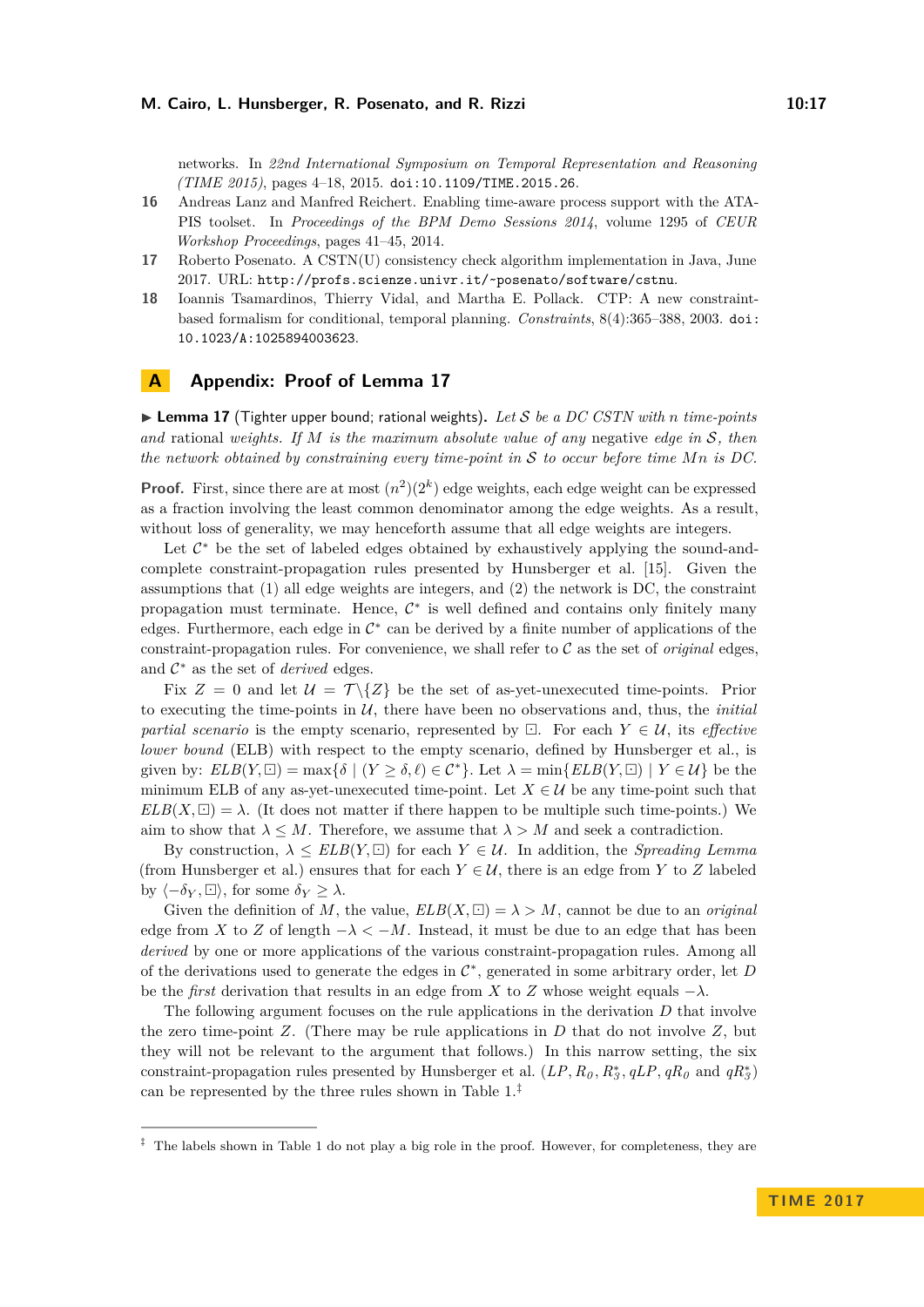## **10:18 A Streamlined Model of Conditional Simple Temporal Networks**

| (LP/qLP)     | $\langle v, \beta \rangle$<br>$\langle u, \alpha \rangle$<br>$\langle u+v,\gamma\rangle$ | $\alpha\beta$ consistent or $(u < 0$ and $v < 0)$ ;<br>$\gamma = (\alpha \star \beta_n)'$ .                                                                                                                                                                                                                                                                                                                      |
|--------------|------------------------------------------------------------------------------------------|------------------------------------------------------------------------------------------------------------------------------------------------------------------------------------------------------------------------------------------------------------------------------------------------------------------------------------------------------------------------------------------------------------------|
| $(R_0/qR_0)$ | $P? \xrightarrow{\langle w, \alpha \rangle} Z$<br>$\langle w, (\alpha_p)' \rangle$       | w<0.                                                                                                                                                                                                                                                                                                                                                                                                             |
|              | $\langle m, \gamma \rangle$                                                              | $\overline{(R_3^*/qR_3^*)}$ $\overline{P_1^*}$ $\xrightarrow{\langle w, \alpha \rangle}$ $Z \longleftarrow{\langle v, \beta \rangle}$ $\overline{Z}$ $\overline{Z}$ $\overline{Z}$ $\overline{Z}$ $\overline{Z}$ $\overline{Z}$ $\overline{Z}$ $\overline{Z}$ $\overline{Z}$ $\overline{Z}$ $\overline{Z}$ $\overline{Z}$ $\overline{Z}$ $\overline{Z}$ $\overline{Z}$ $\overline{Z}$ $\overline{Z}$ $\overline$ |

<span id="page-17-0"></span>**Table 1** Constraint-propgation rules used in the proof of Lemma [17.](#page-6-0)

**Claim:** No finite sequence of rule applications involving any of the six constraint-propagation rules from Hunsberger et al. can generate a *shortest* edge from any time-point  $Y \in U$  to  $Z$ whose weight is less than or equal to  $-\lambda$ .

**Proof of Claim.** For the base case, we note that the definition of *M* ensures that no *original* edge in C can have weight less than or equal to  $-\lambda < -M$ . For the inductive case, consider an arbitrary edge from *Y* to *Z* whose label is  $\langle u, \alpha \rangle$ . Suppose that this edge is a shortest edge among all edges from *Y* to *Z* whose label is  $\alpha$  (or more general than  $\alpha$ ). Finally, suppose that all prior edges encountered during the derivation of this edge satisfy the claim. Note that the final rule application that generates the edge from *Y* to *Z* must be one of the three rules shown in Table [1.](#page-17-0) We address each in turn.

- $(LP/qLP)$ . In this case, *A* in the top row of Table [1](#page-17-0) plays the role of *Y*, and  $y = u + v \leq$  $-\lambda < -M$  is the weight of a shortest edge from *A* to *Z* among those edges labeled by  $\gamma$  (or some more general label). First consider the possibility that  $u > 0$ . In that case, the weight *v* of the edge from *B* to *Z* satisfies:  $v \le u + v = -\lambda < -M$ . By the inductive hypothesis, this cannot be a shortest edge from *B* to *Z* labeled by  $\beta$  (or some more general label). But then the same rule application, using a shorter edge from *B* to *Z*, would generate a shorter edge from *Y* to *Z* whose label is  $\alpha$  (or more general than  $\alpha$ ), contradicting that the first edge from *Y* to *Z* was shortest. On the other hand, if  $u < 0$ , then  $-\lambda = u + v < v$ . In that case, the Spreading Lemma ensures that there is an edge from *B* to *Z* labeled by some  $\langle -\delta, \Xi \rangle$ , where  $-\delta \leq -\lambda$ . But then the same rule application, using this stronger edge from *B* to *Z* would generate an edge from *Y* to *Z* whose weight is  $-\delta + u \leq -\lambda + u \leq -\lambda$ , another contradiction.
- $(R_0/qR_0)$ . In this case, P? in the middle row of Table [1](#page-17-0) plays the role of Y and  $y = w \leq -\lambda < -M$  is the weight of a shortest edge from *P*? to *Z* among those labeled by  $(\alpha_p)'$  (or some more general label). By the inductive hypothesis, the edge from *P*? to *Z* labeled by  $\langle w, \alpha \rangle$ , which also has the weight  $y = w \le -\lambda < -M$ , cannot be a shortest edge from *P*? to *Z* labeled by  $\alpha$  (or some more general label). But then replacing this

shown in full detail. The notation in the table is a slight simplification of that used by Hunsberger et al. First, for any label  $\ell$ , the label  $\ell'$  is that obtained by removing from  $\ell$  any *children* of any q-literals that appear in  $\ell$ . Second, for any propositional letter *p*, and any label  $\ell$ , the label  $\ell_p$  is that obtained by removing any occurrence of  $p$  or any of its children from  $\ell$ . Finally, the  $\star$  operator is a *commutative* operator that extends the conjunction of literals as follows. For any propositional letter *p*,  $p \star \neg p = p^2 \star p = p^2 \star p^2 = p^2$ . The  $\star$  operator is then extended to labels by applying it in pairwise fashion to like literals from each operand. For example,  $(abcd) \star (a(-b)(c))(\neg e) = a(b^2)(c^2)d(\neg e)$ .